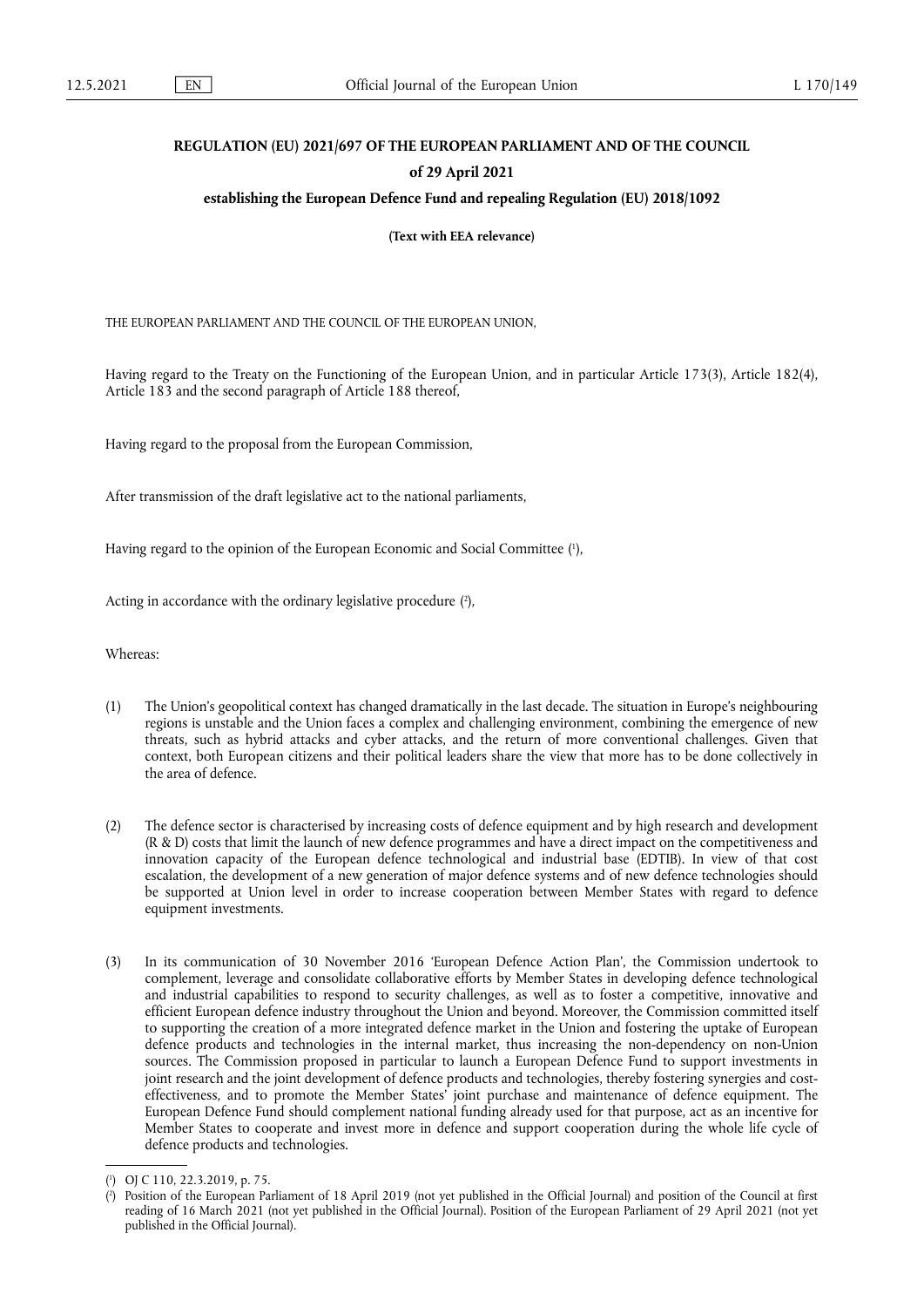- <span id="page-1-4"></span><span id="page-1-3"></span>(4) The European Defence Fund should contribute to a strong, competitive and innovative EDTIB and complement the Union's initiatives towards a more integrated European defence market and, in particular, Directives 2009/43/EC [\(](#page-1-0) 3 ) and 2009/81/EC [\(](#page-1-1) 4 ) of the European Parliament and of the Council on Union transfers and procurement in the defence sector adopted in 2009.
- <span id="page-1-5"></span>(5) In order to contribute to the enhancement of the competitiveness and innovation capacity of the Union's defence industry, a European Defence Fund (the 'Fund') should be established for a period of seven years to align its duration with that of the multiannual financial framework 2021-2027 (MFF 2021-2027) laid down in Council Regulation [\(](#page-1-2)EU, Euratom) 2020/2093 (5) on the basis of an integrated approach. The aim of the Fund is to enhance the competitiveness, innovation, efficiency and technological autonomy of the Union's defence industry, thereby contributing to the Union's strategic autonomy by supporting the cross-border cooperation between Member States as well as cooperation between enterprises, research centres, national administrations, international organisations and universities throughout the Union, both in the research and in the development phases of defence products and technologies. To achieve more innovative solutions and to foster an open internal market, the Fund should support and facilitate the widening of cross-border cooperation of small- and medium-sized enterprises (SMEs) and middle capitalisation companies (mid-caps) in the defence sector. Within the Union, common defence capability shortfalls are identified within the framework of the Common Security and Defence Policy, in particular through the Capability Development Plan (CDP), while the Overarching Strategic Research Agenda (OSRA) also identifies common defence research objectives.

Other Union processes such as the Coordinated Annual Review on Defence (CARD) and Permanent Structured Cooperation (PESCO) have the purpose of supporting the implementation of relevant priorities by identifying and taking up opportunities for enhanced cooperation with a view to fulfilling the Union's level of ambition in the area of security and defence. Where appropriate, regional and international priorities, including those in the North Atlantic Treaty Organization context, may also be taken into account if they are in line with Union priorities and do not prevent any Member State or associated country from participating, while seeking to avoid unnecessary duplication.

- (6) The research phase linked to the development of defence capabilities is crucial, as it underpins the capacity and the autonomy of the European industry to develop defence products and the independence of Member States as the end-users of such products. The research phase may include significant risks, in particular in relation to the low level of maturity and the disruptive nature of technologies. The development phase, which usually follows the research phase, also entails significant risks and costs that hamper the further exploitation of the results of research and have an adverse impact on the competitiveness and innovation of the Union's defence industry. The Fund should thus foster the link between the research and the development phases.
- (7) The Fund does not support basic research, which should instead be supported through other funding programmes, but its support may include defence-oriented fundamental research likely to form the basis of the solution to recognised or expected problems or to create new possibilities.
- (8) The Fund could support actions pertaining to both new defence products and technologies and the upgrade of existing defence products and technologies, including the interoperability thereof. Actions for the upgrade of existing defence products and technologies should be eligible only where pre-existing information needed to carry out the action is not subject to any restriction by a non-associated third country or a non-associated third-country entity in such a way that the action cannot be carried out. When applying for Union funding, legal entities should be required to provide the relevant information to establish the absence of restrictions. In the absence of such information, there should be no Union funding.

<span id="page-1-0"></span>[<sup>\(</sup>](#page-1-3) 3 ) Directive 2009/43/EC of the European Parliament and of the Council of 6 May 2009 simplifying terms and conditions of transfers of defence-related products within the Community (OJ L 146, 10.6.2009, p. 1).

<span id="page-1-1"></span>[<sup>\(</sup>](#page-1-4) 4 ) Directive 2009/81/EC of the European Parliament and of the Council of 13 July 2009 on the coordination of procedures for the award of certain works contracts, supply contracts and service contracts by contracting authorities or entities in the fields of defence and security, and amending Directives 2004/17/EC and 2004/18/EC (OJ L 216, 20.8.2009, p. 76).

<span id="page-1-2"></span>[<sup>\(</sup>](#page-1-5) 5 ) Council Regulation (EU, Euratom) 2020/2093 of 17 December 2020 laying down the multiannual financial framework for the years 2021 to 2027 (OJ L 433I, 22.12.2020, p. 11).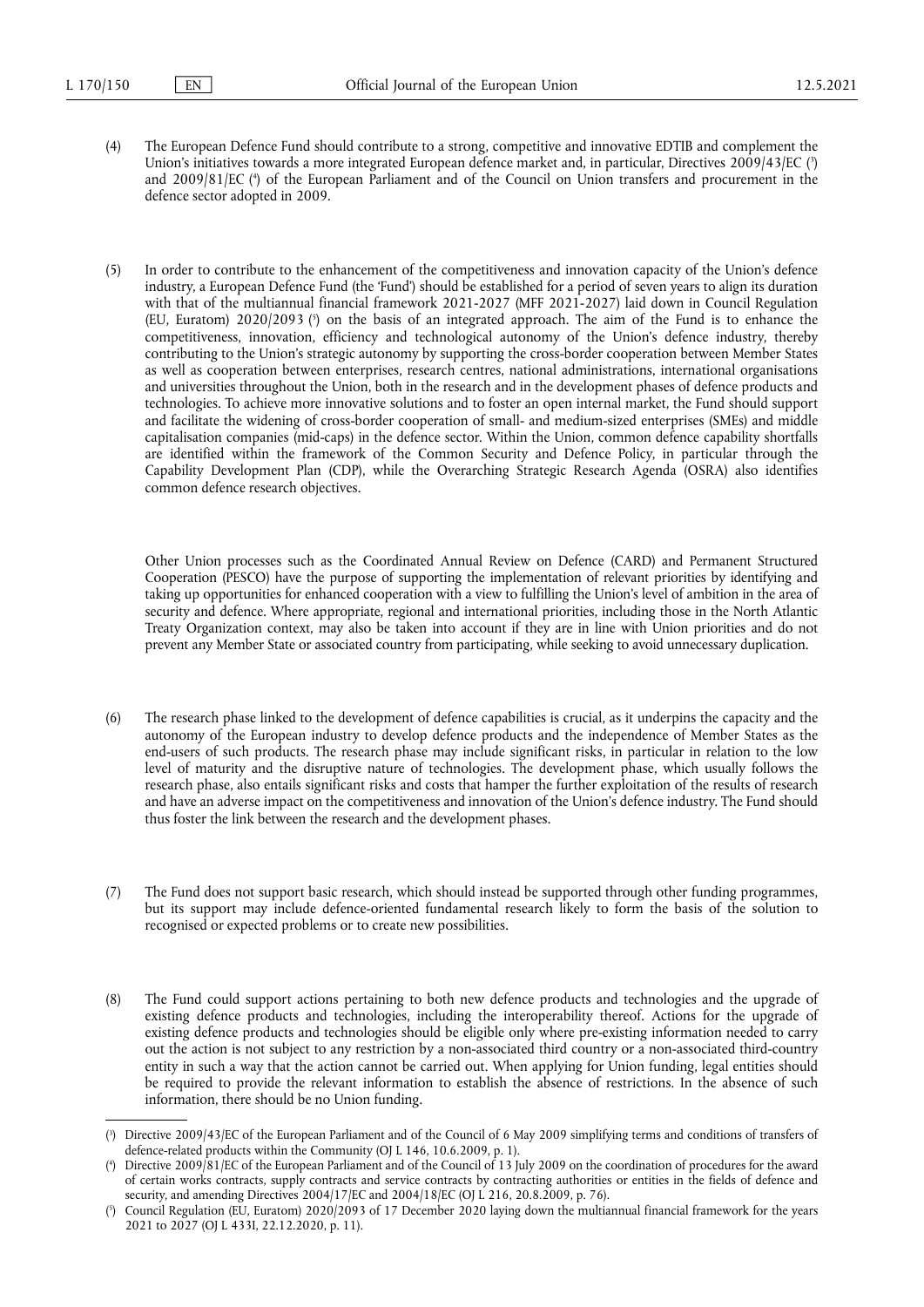- (9) The Fund should support actions that are conducive to developing disruptive technologies for defence. As disruptive technologies can be based on concepts or ideas originating from non-traditional defence actors, the Fund should allow for sufficient flexibility with regard to the consultation of stakeholders and the carrying out such actions.
- (10) In order to ensure that, in the implementation of this Regulation, the international obligations of the Union and its Member States are respected, actions relating to products or technologies the use, development or production of which is prohibited by international law should not be supported by the Fund. In that respect, the eligibility of actions related to new defence products or technologies should also be subject to developments in international law. Moreover, actions for the development of lethal autonomous weapons without the possibility for meaningful human control over selection and engagement decisions when carrying out strikes against humans should not be eligible for support from the Fund, without prejudice to the possibility of providing funding for actions for the development of early warning systems and countermeasures for defensive purposes.
- (11) The fact that it is difficult to agree on harmonised defence capability requirements and common technical specifications or standards hampers cross-border collaboration between Member States and between legal entities established in different Member States. The absence of such requirements, specifications and standards has led to increased fragmentation of the defence sector, technical complexity, delays, inflated costs, unnecessary duplication as well as decreased interoperability. The agreement on common technical specifications should be a prerequisite for actions involving a higher level of technological readiness. Activities leading to harmonised defence capability requirements as well as activities aiming to support the creation of a common definition of technical specifications or standards should also be eligible for support from the Fund, in particular where they foster interoperability.
- (12) As the objective of the Fund is to support the competitiveness, efficiency and innovation of the Union's defence industry by leveraging and complementing collaborative defence research and technology activities and de-risking the development phase of cooperative projects, actions related to the research and the development phases of a defence product or technology should be eligible for support from the Fund.
- (13) Given that the aim of the Fund is, in particular, to enhance cooperation between legal entities and Member States across the Union, an action should be eligible for funding only if it is to be carried out by legal entities cooperating within a consortium of at least three eligible legal entities which are established in at least three different Member States or associated countries. At least three of those eligible legal entities established in at least two different Member States or associated countries should not, during the entire period in which the action is carried out, be controlled, directly or indirectly, by the same legal entity and should not control each other. In that context, control should be understood to be the ability to exercise a decisive influence on a legal entity directly, or indirectly through one or more intermediate legal entities. Taking into account the specificities of disruptive technologies for defence, as well as of studies, the actions could be carried out by a single legal entity. In order to boost cooperation between Member States, it should also be possible for the Fund to support joint pre-commercial procurement.
- <span id="page-2-1"></span>(14) Pursuant to Council Decision 2013/755/EU ( 6 [\),](#page-2-0) entities established in overseas countries or territories are eligible for funding subject to the rules and objectives of the Fund and to possible arrangements applicable to the Member State to which the relevant overseas country or territory is linked.
- (15) As the Fund aims to enhance the competitiveness and efficiency of the Union's defence industry, only legal entities which are established in the Union or in associated countries and are not subject to control by non-associated third countries or by non-associated third-country entities should, in principle, be eligible for support. In that context, control should be understood to be the ability to exercise a decisive influence on a legal entity directly, or indirectly through one or more intermediate legal entities. Additionally, in order to ensure the protection of essential security and defence interests of the Union and its Member States, the infrastructure, facilities, assets and resources of the recipients and subcontractors involved in an action supported by the Fund should be located on the territory of a

<span id="page-2-0"></span>[<sup>\(</sup>](#page-2-1) 6 ) Council Decision 2013/755/EU of 25 November 2013 on the association of the overseas countries and territories with the European Union ('Overseas Association Decision') (OJ L 344, 19.12.2013, p. 1).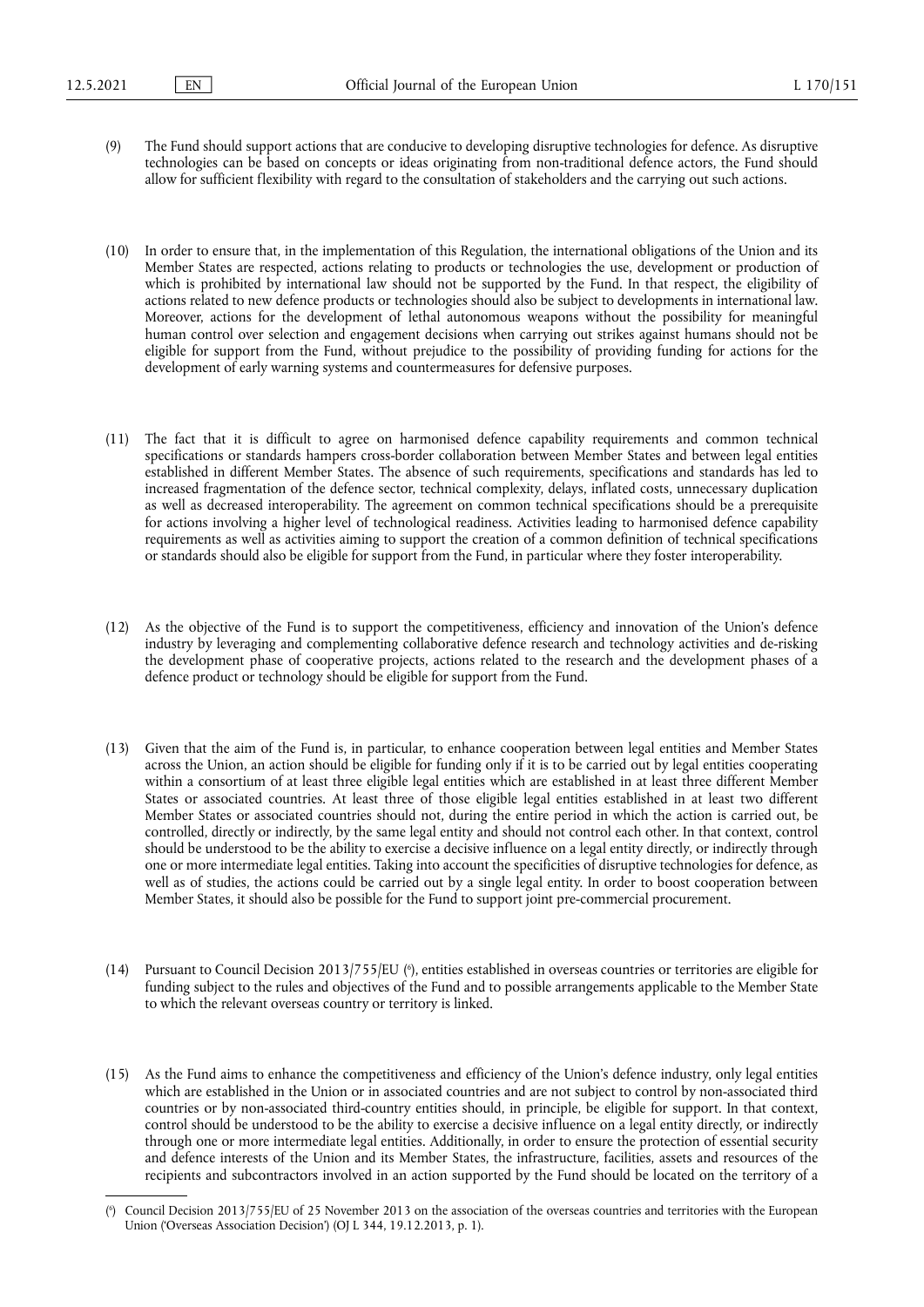Member State or of an associated country for the entire duration of an action, and the recipients and subcontractors involved in an action should have their executive management structures in the Union or in an associated country. Accordingly, a legal entity which is established in a non-associated third country or a legal entity which is established in the Union or in an associated country but which has its executive management structures in a nonassociated third country should not be eligible to be a recipient or subcontractor involved in an action. In order to safeguard the essential security and defence interests of the Union and its Member States, those eligibility criteria should also apply to funding provided through procurement, by way of derogation from Article 176 of the Regulation (EU, Euratom) 2018/1046 of the European Parliament and of the Council [\(](#page-3-0) 7 ) (the 'Financial Regulation').

- <span id="page-3-1"></span>(16) In certain circumstances, it should be possible to derogate from the principle that recipients and subcontractors involved in an action supported by the Fund are not subject to control by non-associated third countries or nonassociated third-country entities. In that context, legal entities established in the Union or in an associated country that are controlled by a non-associated third country or a non-associated third-country entity should be eligible to be recipients or subcontractors involved in an action provided that strict conditions relating to the security and defence interests of the Union and its Member States are fulfilled. The participation of such legal entities should not contravene the objectives of the Fund. Applicants should provide all relevant information about the infrastructure, facilities, assets and resources to be used in the action. Member States' concerns regarding security of supply should also be taken into account in that respect.
- (17) In the framework of the Union's restrictive measures, adopted on the basis of Article 29 of the Treaty on European Union (TEU) and 215(2) of the Treaty on the Functioning of the European Union (TFEU), no funds or economic resources may be made available, directly or indirectly, to or for the benefit of designated legal persons, entities or bodies. Such designated entities, and entities owned or controlled by them, therefore cannot be supported by the Fund.
- (18) Union funding should be granted following competitive calls for proposals issued in accordance with the Financial Regulation. However, in certain duly substantiated and exceptional circumstances, it should also be possible for Union funding to be granted without a call for proposals in accordance with point (e) of the first paragraph of Article 195 of the Financial Regulation. As the award of funding in accordance with point (e) of the first paragraph of Article 195 of the Financial Regulation constitutes a derogation from the general rule that funding is to be granted following competitive calls for proposals, those exceptional circumstances should be interpreted strictly. In that context, for a grant to be awarded without a call for proposals, the degree to which the proposed action corresponds to the objectives of the Fund with respect to cross-border industrial collaboration and competition throughout the supply chain should be assessed by the Commission, with the assistance of a committee of Member States (the 'committee').
- (19) If a consortium wishes to participate in an eligible action and the Union support is to take the form of a grant, the consortium should appoint one of its members as a coordinator. The coordinator should be the principal point of contact for the purpose of the consortium's relations with the Commission.
- (20) Where an action supported by the Fund is managed by a project manager appointed by Member States or associated countries, the Commission should consult the project manager on progress made with regard to the action prior to executing the payment to the recipients, so that the project manager can ensure that the time-frames are respected by the recipients. The project manager should provide the Commission with observations on progress made with regard to the action so that the Commission can determine whether the conditions for proceeding with the payment have been fulfilled.

<span id="page-3-0"></span>[<sup>\(</sup>](#page-3-1) 7 ) Regulation (EU, Euratom) 2018/1046 of the European Parliament and of the Council of 18 July 2018 on the financial rules applicable to the general budget of the Union, amending Regulations (EU) No 1296/2013, (EU) No 1301/2013, (EU) No 1303/2013, (EU) No 1304/2013, (EU) No 1309/2013, (EU) No 1316/2013, (EU) No 223/2014, (EU) No 283/2014, and Decision No 541/2014/EU and repealing Regulation (EU, Euratom) No 966/2012 (OJ L 193, 30.7.2018, p. 1).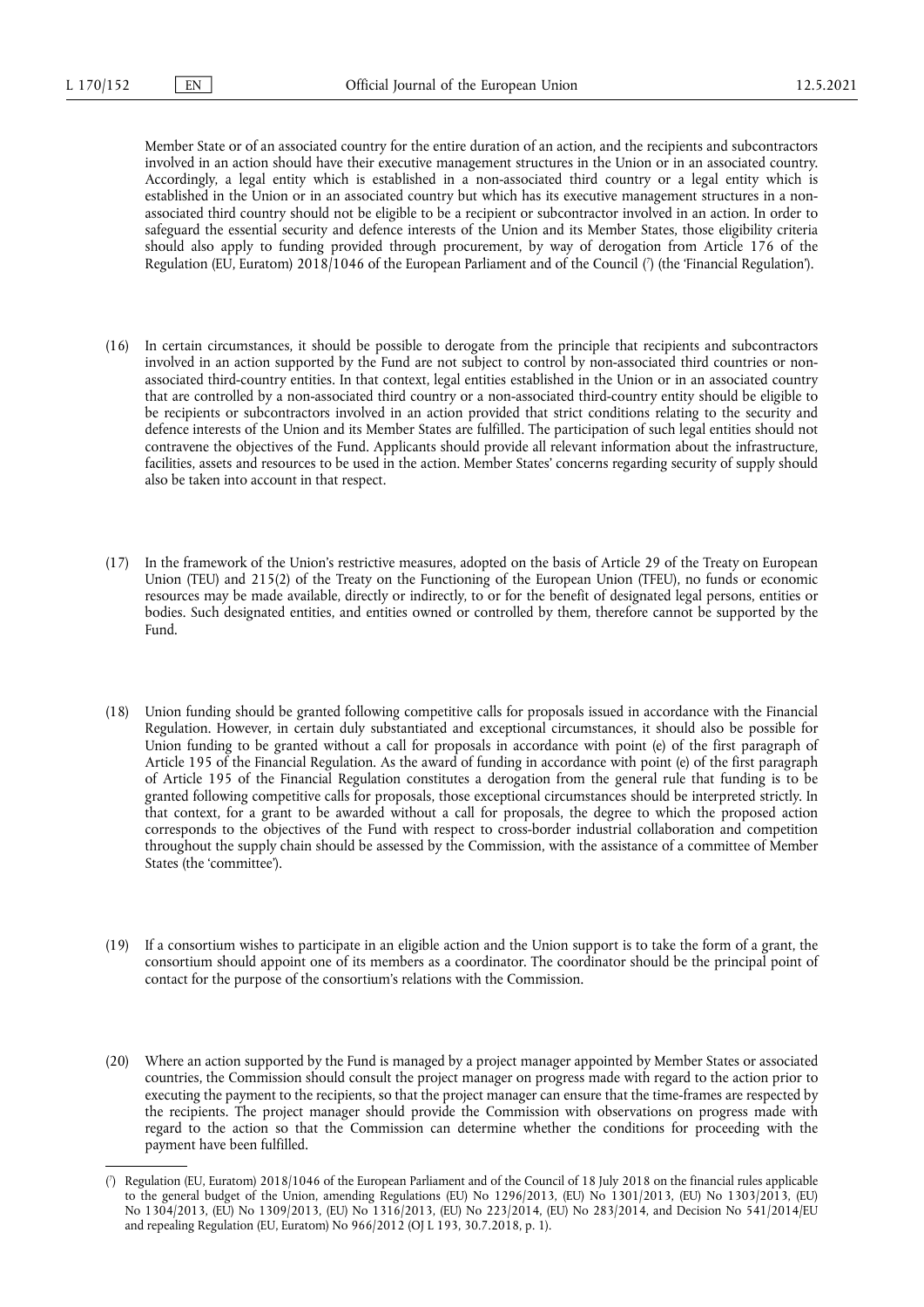- (21) The Fund should be implemented under direct management so as to maximise the effectiveness and efficiency of the delivery and to ensure full consistency with other Union initiatives. Therefore, the Commission should remain responsible for the selection and award procedures, including as regards ethics screening and assessment. In substantiated cases, however, the Commission should be able to entrust budget implementation tasks for specific actions supported by the Fund to bodies as referred to in point (c) of the first subparagraph of Article 62(1) of the Financial Regulation, for example where a project manager has been appointed by Member States co-financing an action, provided that the requirements of the Financial Regulation are met. Such entrusting of budget implementation tasks would help to streamline the management of co-financed actions and ensure smooth coordination between the financing agreement and the contract signed by the consortium and the project manager appointed by Member States which co-finance the action.
- (22) In order to ensure that the funded development actions are financially viable, it is necessary that the applicants demonstrate that the costs of the action not covered by Union funding are covered by other means of financing.
- (23) Different types of financial arrangements should be at the disposal of Member States for the joint development and acquisition of defence capabilities. The Commission could provide different types of arrangements that Member States could use on a voluntary basis to address challenges for collaborative development and procurement from a financing perspective. The use of such financial arrangements could further foster the launch of collaborative and cross-border defence projects and increase the efficiency of defence spending, including for projects supported by the Fund.
- (24) Given the specificities of the defence industry, where demand comes almost exclusively from Member States and associated countries, which also control all acquisition of defence-related products and technologies, including exports, the functioning of the defence sector does not follow the conventional rules and business models that govern more traditional markets. Industry therefore cannot undertake substantial self-funded defence R & D projects, and Member States and associated countries often fully fund all R & D costs. To achieve the objectives of the Fund, in particular to foster cooperation between legal entities from different Member States and associated countries, and taking into account the specificities of the defence sector, up to the totality of the eligible costs should be covered for actions that take place before the prototype phase.
- (25) The prototype phase is a crucial phase where Member States or associated countries usually decide on their consolidated investment and start the acquisition process of their future defence products or technologies. This is the reason why, at this specific stage, Member States and associated countries agree on the necessary commitments, including cost-sharing and ownership of the project. To ensure the credibility of their commitment, support from the Fund should, in normal cases, not exceed 20 % of the eligible costs.
- (26) For actions beyond the prototype phase, funding up to 80 % should be provided for. Such actions, which are closer to product and technology finalisation, may still involve substantial costs.
- (27) Stakeholders in the defence sector face specific indirect costs, such as with regard to security. Furthermore, stakeholders work in a specific market where they – absent demand on the buyers' side – cannot recover the R & D costs in the same manner as those in the civilian sector. Therefore, it is appropriate to allow a flat rate of 25 % of the total direct eligible costs of the action as well as the possibility to charge indirect eligible costs determined in accordance with the usual cost accounting practices of the recipients if those practices are accepted by their national authorities for comparable activities in the defence domain and if they have been communicated to the Commission by the recipient.
- (28) Actions comprising the participation of cross-border SMEs and mid-caps support the opening-up of supply chains and contribute to the objectives of the Fund. Such actions should therefore be eligible for an increased rate of funding that benefits all participating legal entities.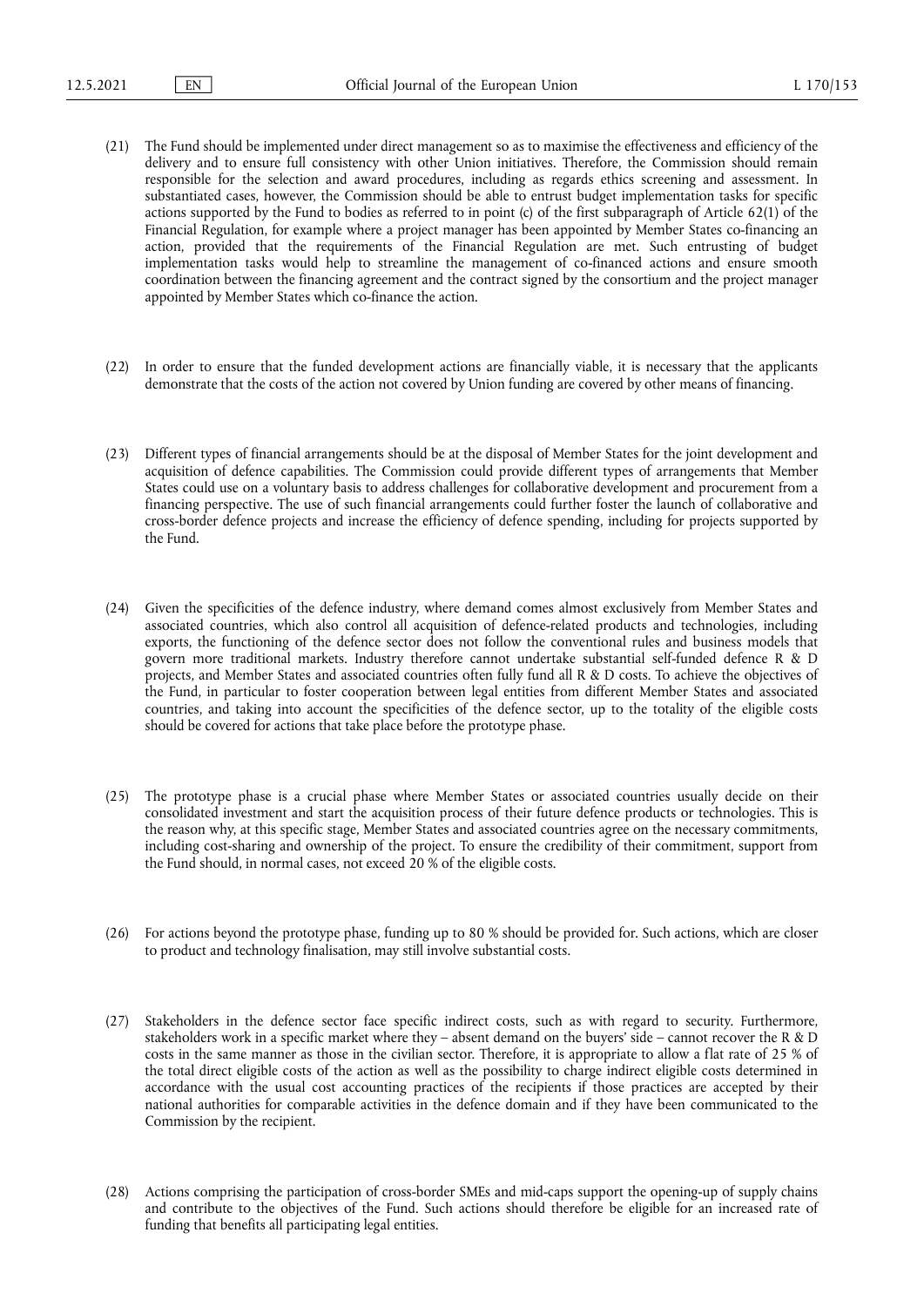- (29) In order to ensure that the funded actions will contribute to the competitiveness and efficiency of the European defence industry, it is important that Member States intend to jointly procure the final product or use the technology, in particular through joint cross-border procurement, where Member States jointly organise their procurement procedures in particular through a central purchasing body.
- (30) In order to ensure that the actions supported by the Fund contribute to the competitiveness and efficiency of the European defence industry, they should be market-oriented, demand-driven and commercially viable in the medium-to-long term. The eligibility criteria for development actions should therefore take into account the fact that Member States intend, including through a memorandum of understanding or a letter of intent, to procure the final product, or use the technology, in a coordinated manner. The award criteria for development actions should in addition take into account the fact that Member States have undertaken, politically or legally, to jointly use, own or maintain the final product or technology in a coordinated manner.
- (31) The promotion of innovation and technological development in the Union's defence industry should take place in a manner consistent with the security and defence interests of the Union. Accordingly, the contributions of actions to those interests and to the defence research and capability priorities commonly agreed by Member States should serve as an award criterion.
- (32) Eligible actions developed in the context of PESCO projects in the institutional framework of the Union should ensure enhanced cooperation between legal entities in the different Member States on a continuous basis and should thus directly contribute to the objectives of the Fund. If selected, such actions should therefore be eligible for an increased funding rate.
- <span id="page-5-2"></span>(33) The Commission will take into account other activities financed under Horizon Europe – the Framework Programme for Research and Innovation established by Regulation (EU) 2021/695 of the European Parliament and of the Council [\(](#page-5-0) 8 ) – in order to avoid unnecessary duplication and ensure cross-fertilisation and synergies between civil and defence research.
- (34) Cybersecurity and cyber defence are increasingly important challenges and the Commission and the High Representative of the Union for Foreign Affairs and Security Policy recognised the need to establish synergies between cyber-defence actions within the scope of this Regulation and Union initiatives in the field of cybersecurity, such as those announced in the joint communication of the Commission of 13 September 2017 'Resilience, Deterrence and Defence: Building strong cybersecurity for the EU'. In particular, stakeholders should seek synergies between the civilian and defence dimensions of cybersecurity, with a view to increasing cyber resilience.
- <span id="page-5-3"></span>(35) An integrated approach should be ensured by bringing together activities covered by the Preparatory Action on Defence Research (PADR), launched by the Commission in accordance with point (b) of Article 58(2) of the Financial Regulation and the European Defence Industrial Development Programme (EDIDP) established by Regulation (EU) 2018/1092 of the European Parliament and of the Council [\(](#page-5-1) 9 ), as well as by harmonising the conditions for participation. Such an integrated approach should create a more coherent set of instruments and increase the innovative, collaborative and economic impact of the Fund, while avoiding unnecessary duplication and fragmentation. It would also ensure that the Fund contributes to the better exploitation of the results of defence research, covering the gap between the research and the development phases taking into account the specificities of the defence sector, and promoting all forms of innovation, including disruptive technologies for defence. Moreover, positive spillover effects to the civilian sector can also be expected, where applicable.

<span id="page-5-0"></span>[<sup>\(</sup>](#page-5-2) 8 ) Regulation (EU) 2021/695 of the European Parliament and of the Council of 28 April 2021 establishing Horizon Europe – the Framework Programme for Research and Innovation, laying down its rules for participation and dissemination, and repealing Regulations (EU) No 1290/2013 and (EU) No 1291/2013 (see page 1 of this Official Journal).

<span id="page-5-1"></span>[<sup>\(</sup>](#page-5-3) 9 ) Regulation (EU) 2018/1092 of the European Parliament and of the Council of 18 July 2018 establishing the European Defence Industrial Development Programme aiming at supporting the competitiveness and innovation capacity of the Union's defence industry (OJ L 200, 7.8.2018, p. 30).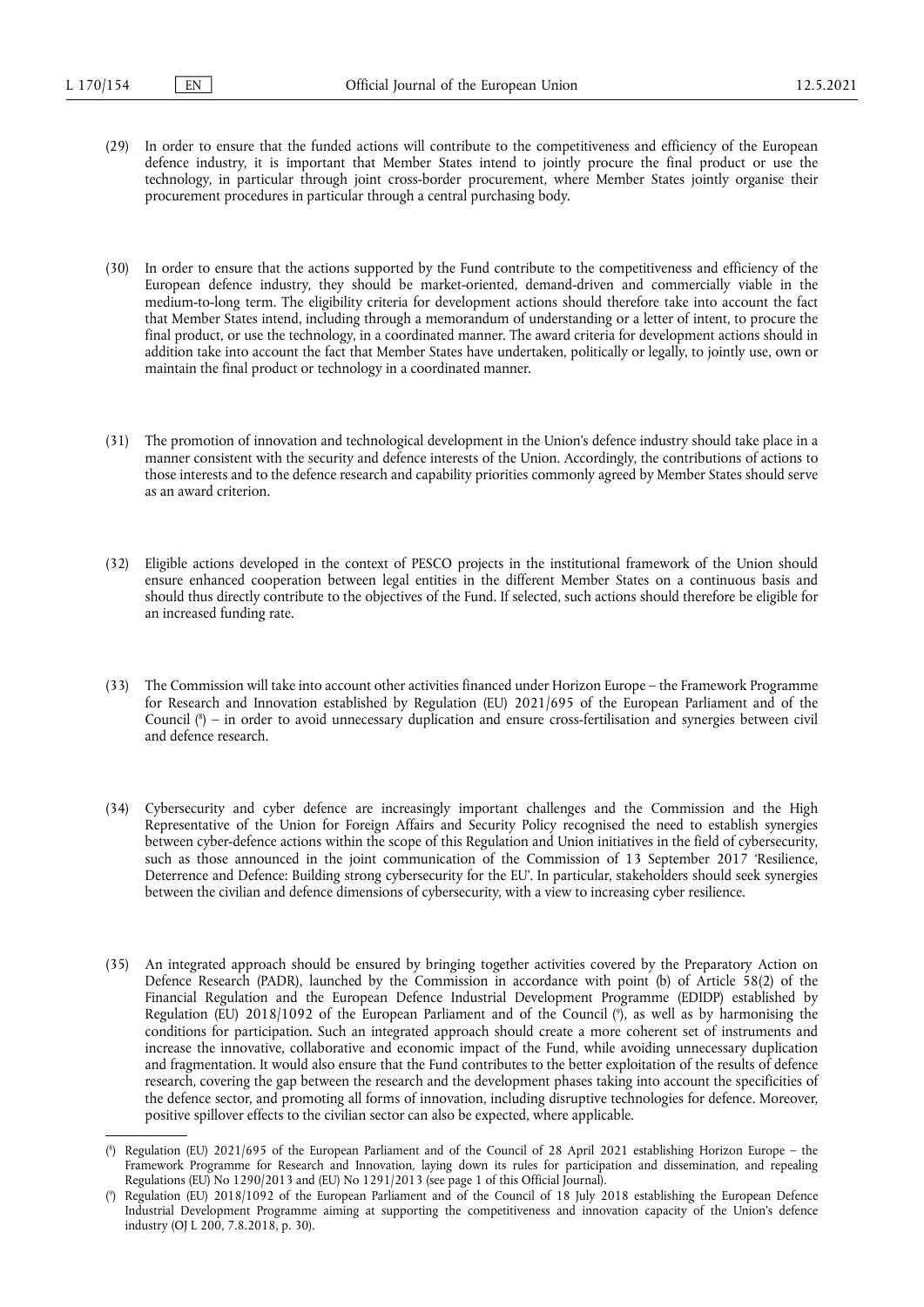- <span id="page-6-2"></span>(36) Where appropriate in view of the specificities of the action, the objectives of the Fund should also be addressed through financial instruments and budgetary guarantees under the InvestEU Fund established by Regulation (EU)  $2021/523$  of the European Parliament and of the Council  $(10)$ .
- (37) Support from the Fund should be used to address market failures or sub-optimal investment situations in a proportionate manner, and actions should not duplicate or crowd out private financing or distort competition in the internal market. Actions should have a clear added value for the Union.
- (38) The forms of Union funding and the methods of implementation of the Fund should be chosen on the basis of their ability to achieve the specific objectives of the actions and to deliver results, taking into account in particular the costs of controls, the administrative burden and the expected risk of non-compliance. That choice should include the consideration of the use of lump sums, flat-rate financing and unit costs, as well as financing not linked to costs as referred to in Article 125(1) of the Financial Regulation.
- (39) The Commission should, by means of implementing acts, adopt annual work programmes in line with the objectives of the Fund, and taking into account the initial lessons learned from the EDIDP and the PADR. The Commission should be assisted in the establishment of the work programmes by the committee. The Commission should endeavour to find solutions which command the widest possible support within the committee. In that context, the committee should be able to meet in the configuration of national defence and security experts to provide specific assistance to the Commission, including advice with regard to the protection of classified information in the framework of the actions. It is for the Member States to designate their respective representatives on that committee. Committee members should be given early and effective opportunities to examine the draft implementing acts and express their views.
- (40) The categories set out in the work programmes should contain functional requirements where appropriate in order to clarify for industry what functionalities and tasks are to be carried out by the capabilities which are to be developed. Such requirements should give a clear indication of the expected performance but should not be directed towards specific solutions or specific legal entities and should not prevent competition at the level of calls for proposals.
- (41) During the development of the work programmes, the Commission should also ensure, through the appropriate consultation of the committee, that the proposed research actions or development actions avoid unnecessary duplication. In that context, the Commission may carry out a prior assessment of possible duplication cases with existing capabilities or already funded research or development projects within the Union.
- (42) The Commission should ensure the coherence of the work programmes throughout the industrial life cycle of defence products and technologies.
- (43) The work programmes should also ensure that a credible proportion of the overall budget benefits actions enabling the cross-border participation of SMEs.
- (44) In order to benefit from its expertise in the defence sector, the European Defence Agency should have observer status within the committee. Given the specificities of the defence area, the European External Action Service should also assist in the committee.
- (45) In order to ensure the effectiveness of this Regulation, the power to adopt acts in accordance with Article 290 TFEU should be delegated to the Commission in order to amend the Annex to this Regulation with regard to the indicators where considered to be necessary as well as to supplement this Regulation with provisions on the establishment of a monitoring and evaluation framework. It is of particular importance that the Commission carry out appropriate consultations during its preparatory work, including at expert level, and that those consultations be conducted in accordance with the principles laid down in the Interinstitutional Agreement of 13 April 2016 on Better Law-Making ( [11\).](#page-6-1) In particular, to ensure equal participation in the preparation of delegated acts, the European Parliament and the Council receive all documents at the same time as Member States' experts, and their experts systematically have access to meetings of Commission expert groups dealing with the preparation of delegated acts.

<span id="page-6-3"></span><span id="page-6-0"></span><sup>(</sup> [10\)](#page-6-2) Regulation (EU) 2021/523 of the European Parliament and of the Council of 24 March 2021 establishing the InvestEU Programme and amending Regulation (EU) 2015/1017 (OJ L 107, 26.3.2021, p. 30).

<span id="page-6-1"></span><sup>(</sup> [11\)](#page-6-3) OJ L 123, 12.5.2016, p. 1.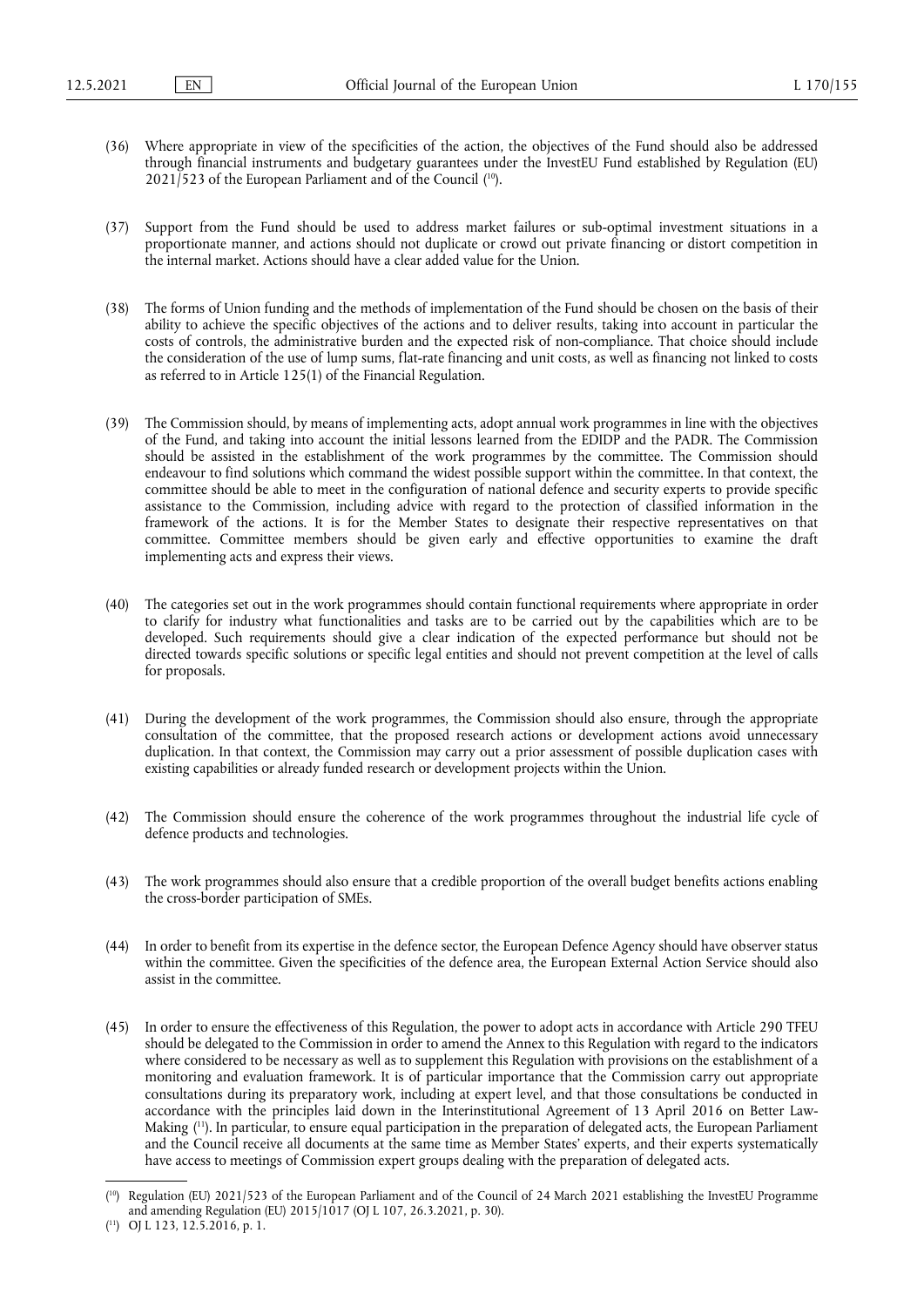- (46) In order to ensure uniform conditions for the implementation of this Regulation, implementing powers should be conferred on the Commission as regards the adoption of work programmes and the award of funding to selected research and development actions. In particular, while carrying out research and development actions, the specificities of the defence sector, in particular the responsibility of Member States, associated countries or both for the planning and acquisition process, should be taken into account. Those powers should be exercised in accordance with Regulation (EU) No 182/2011 of the European Parliament and of the Council ( [12\).](#page-7-0)
- <span id="page-7-2"></span>(47) The Commission should establish a list of independent experts. The security credentials of those independent experts should be validated by the relevant Member States. That list should not be made public. The independent experts should be chosen on the basis of their skills, experience and knowledge, taking account of the tasks to be assigned to them. As far as possible, when appointing the independent experts, the Commission should take appropriate measures to seek a balanced composition within the independent expert groups and evaluation panels in terms of variety of skills, experience, knowledge, geographical diversity and gender, taking into account the situation in the field of the action. An appropriate rotation of the independent experts and appropriate private-public sector balance should also be sought.
- (48) The independent experts should not evaluate, advise or assist on matters with regard to which they have any conflicts of interest, in particular as regards their position at the time of the evaluation. In particular, they should not be in a position where they could use the information received to the detriment of the consortium that they evaluate.
- (49) After evaluation of the proposals with the help of independent experts, the Commission should select the actions to be supported by the Fund. Member States should be informed of the evaluation results with the ranking list of selected actions and of progress of the funded actions.
- (50) When proposing new defence products or technologies or the upgrade of existing defence products and technologies, applicants should undertake to comply with ethical principles, such as those relating to the welfare of human beings and the protection of the human genome, reflected also in relevant Union, national and international law, including the Charter of Fundamental Rights of the European Union and the European Convention for the Protection of Human Rights and Fundamental Freedoms and, where relevant, the protocols thereto. The Commission should screen the proposals systematically in order to identify those that raise serious ethical issues. Where appropriate, such proposals should be subject to an ethics assessment.
- (51) In order to support an open internal market, the participation of cross-border SMEs and mid-caps, as members of consortia, subcontractors or other legal entities in the supply chain, should be encouraged.
- (52) The Commission should endeavour to maintain a dialogue with Member States and industry to ensure the success of the Fund. As co-legislator and a key stakeholder, the European Parliament should also be engaged in that regard.
- <span id="page-7-3"></span>(53) This Regulation lays down a financial envelope for the Fund, which is to constitute the prime reference amount, within the meaning of point 18 of the Inter-institutional Agreement of 16 December 2020 between the European Parliament, the Council and the European Commission on budgetary discipline, on cooperation in budgetary matters and on sound financial management, as well as on new own resources, including a roadmap towards the introduction of new own resources ( [13\)](#page-7-1) (Interinstitutional Agreement of 16 December 2020), for the European Parliament and for the Council during the annual budgetary procedure. The Commission should ensure that administrative procedures are kept as simple as possible and incur a minimum amount of additional expenses.

<span id="page-7-0"></span><sup>(</sup> [12\)](#page-7-2) Regulation (EU) No 182/2011 of the European Parliament and of the Council of 16 February 2011 laying down the rules and general principles concerning mechanisms for control by Member States of the Commission's exercise of implementing powers (OJ L 55, 28.2.2011, p. 13).

<span id="page-7-1"></span><sup>(</sup> [13\)](#page-7-3) OJ L 433I, 22.12.2020, p. 28.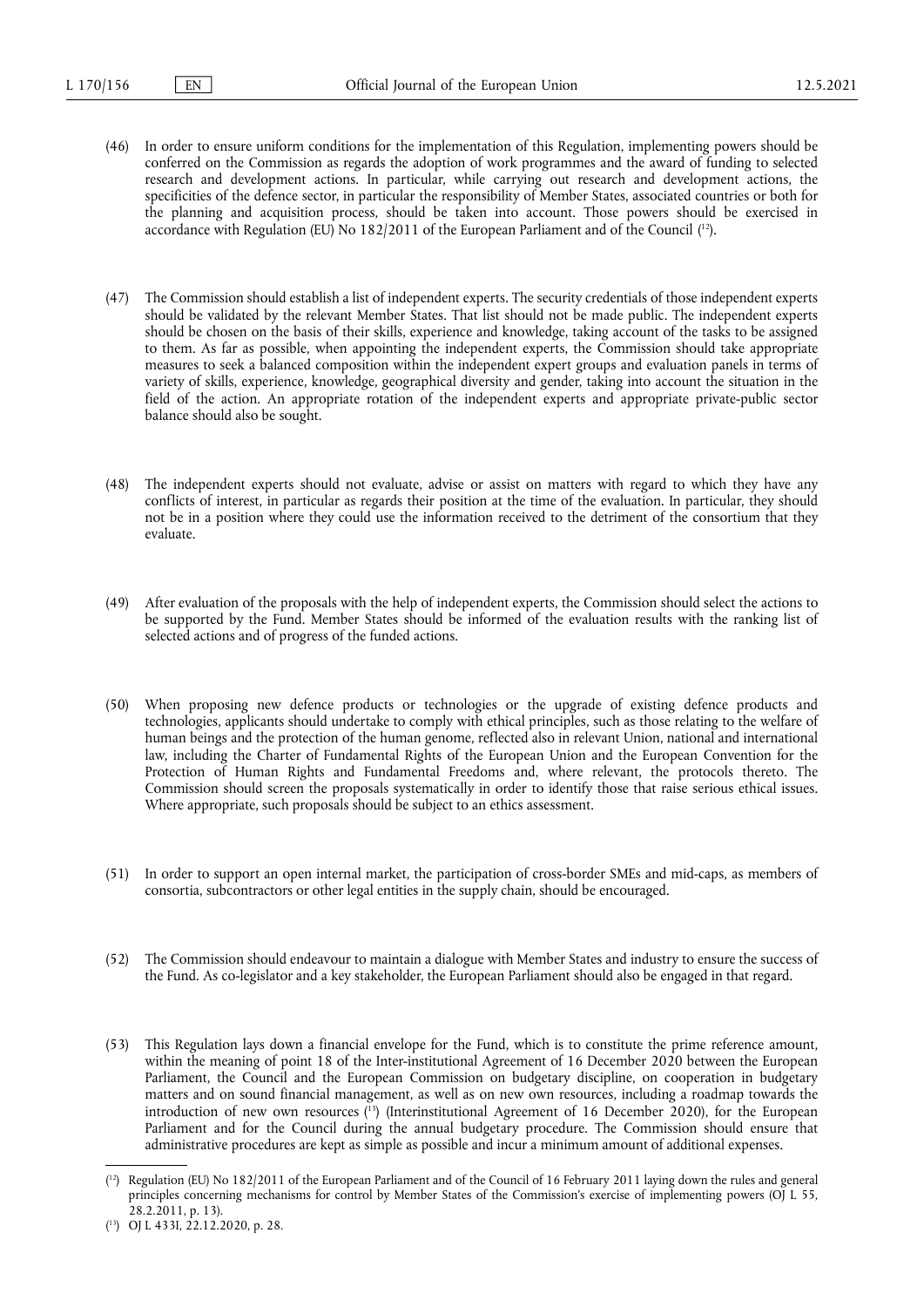- (54) The Financial Regulation applies to the Fund, unless otherwise specified. The Financial Regulation lays down rules on the implementation of the Union budget, including the rules on grants, prizes, procurement, indirect management, financial instruments, budgetary guarantees and financial assistance.
- (55) Horizontal financial rules adopted by the European Parliament and by the Council on the basis of Article 322 TFEU apply to this Regulation. Those rules are laid down in the Financial Regulation and determine in particular the procedure for establishing and implementing the budget through grants, prizes, procurement, indirect implementation, and provide for checks on the responsibility of financial actors. Rules adopted on the basis of Article 322 TFEU also include a general regime of conditionality for the protection of the Union budget.
- <span id="page-8-7"></span><span id="page-8-6"></span>(56) In accordance with the Financial Regulation, Regulation (EU, Euratom) No 883/2013 of the European Parliament and of the Council (<sup>14</sup>) and Council Regulations (EC, Euratom) No 2988/95 (<sup>15</sup>), (Euratom, EC) No 2185/96 (<sup>16</sup>) and (EU)  $2017/1939$  (<sup>17</sup>), the financial interests of the Union are to be protected by means of proportionate measures, including measures relating to the prevention, detection, correction and investigation of irregularities, including fraud, to the recovery of funds lost, wrongly paid or incorrectly used, and, where appropriate, to the imposition of administrative penalties. In particular, in accordance with Regulations (Euratom, EC) No 2185/96 and (EU, Euratom) No 883/2013, the European Anti-Fraud Office (OLAF) has the power to carry out administrative investigations, including on-the-spot checks and inspections, with a view to establishing whether there has been fraud, corruption or any other illegal activity affecting the financial interests of the Union.

<span id="page-8-8"></span>The European Public Prosecutor's Office (EPPO) is empowered, in accordance with Regulation (EU) 2017/1939, to investigate and prosecute criminal offences affecting the financial interests of the Union as provided for in Directive (EU) 2017/1371 of the European Parliament and of the Council ( [18\)](#page-8-4). In accordance with the Financial Regulation, any person or entity receiving Union funds is to fully cooperate in the protection of the financial interests of the Union, grant the necessary rights and access to the Commission, OLAF, the Court of Auditors and, in respect of those Member States participating in enhanced cooperation pursuant to Regulation (EU) 2017/1939, the EPPO, and ensure that any third parties involved in the implementation of Union funds grant equivalent rights.

- <span id="page-8-9"></span>(57) Third countries which are members of the European Economic Area (EEA) may participate in Union programmes in the framework of the cooperation established under the Agreement on the European Economic Area (<sup>19</sup>), which provides for the implementation of the programmes on the basis of a decision adopted under that Agreement. A specific provision should be introduced in this Regulation requiring those third countries to grant the necessary rights and access required for the authorising officer responsible, OLAF and the Court of Auditors to comprehensively exercise their respective competences.
- (58) Pursuant to paragraphs 22 and 23 of the Interinstitutional Agreement of 13 April 2016 on Better Law-Making, the Fund should be evaluated on the basis of information collected in accordance with specific monitoring requirements, while avoiding an administrative burden, in particular on Member States, and overregulation. Those requirements, where appropriate, should include measurable indicators as a basis for evaluating the effects of the Fund on the ground. The Commission should carry out an interim evaluation no later than four years after the start of the implementation period of the Fund, including with a view to submitting proposals for any appropriate amendments to this Regulation. The Commission should also carry out a final evaluation at the end of the implementation period of the Fund, examining the financial activities in terms of financial implementation results and to the extent possible at that point in time, results of implementation and impact of the Fund. In that context,

<span id="page-8-0"></span><sup>(</sup> [14\)](#page-8-6) Regulation (EU, Euratom) No 883/2013 of the European Parliament and of the Council of 11 September 2013 concerning investigations conducted by the European Anti-Fraud Office (OLAF) and repealing Regulation (EC) No 1073/1999 of the European Parliament and of the Council and Council Regulation (Euratom) No 1074/1999 (OJ L 248, 18.9.2013, p. 1).

<span id="page-8-1"></span><sup>(</sup> [15\)](#page-8-6) Council Regulation (EC, Euratom) No 2988/95 of 18 December 1995 on the protection of the European Communities financial interests (OJ L 312, 23.12.1995, p. 1).

<span id="page-8-2"></span><sup>(</sup> [16\)](#page-8-6) Council Regulation (Euratom, EC) No 2185/96 of 11 November 1996 concerning on-the-spot checks and inspections carried out by the Commission in order to protect the European Communities' financial interests against fraud and other irregularities (OJ L 292, 15.11.1996, p. 2).

<span id="page-8-3"></span><sup>(</sup> [17\)](#page-8-7) Council Regulation (EU) 2017/1939 of 12 October 2017 implementing enhanced cooperation on the establishment of the European Public Prosecutor's Office ('the EPPO') (OJ L 283, 31.10.2017, p. 1).

<span id="page-8-4"></span><sup>(</sup> [18\)](#page-8-8) Directive (EU) 2017/1371 of the European Parliament and of the Council of 5 July 2017 on the fight against fraud to the Union's financial interests by means of criminal law (OJ L 198, 28.7.2017, p. 29).

<span id="page-8-5"></span><sup>(</sup> [19\)](#page-8-9) OJ L 1, 3.1.1994, p. 3.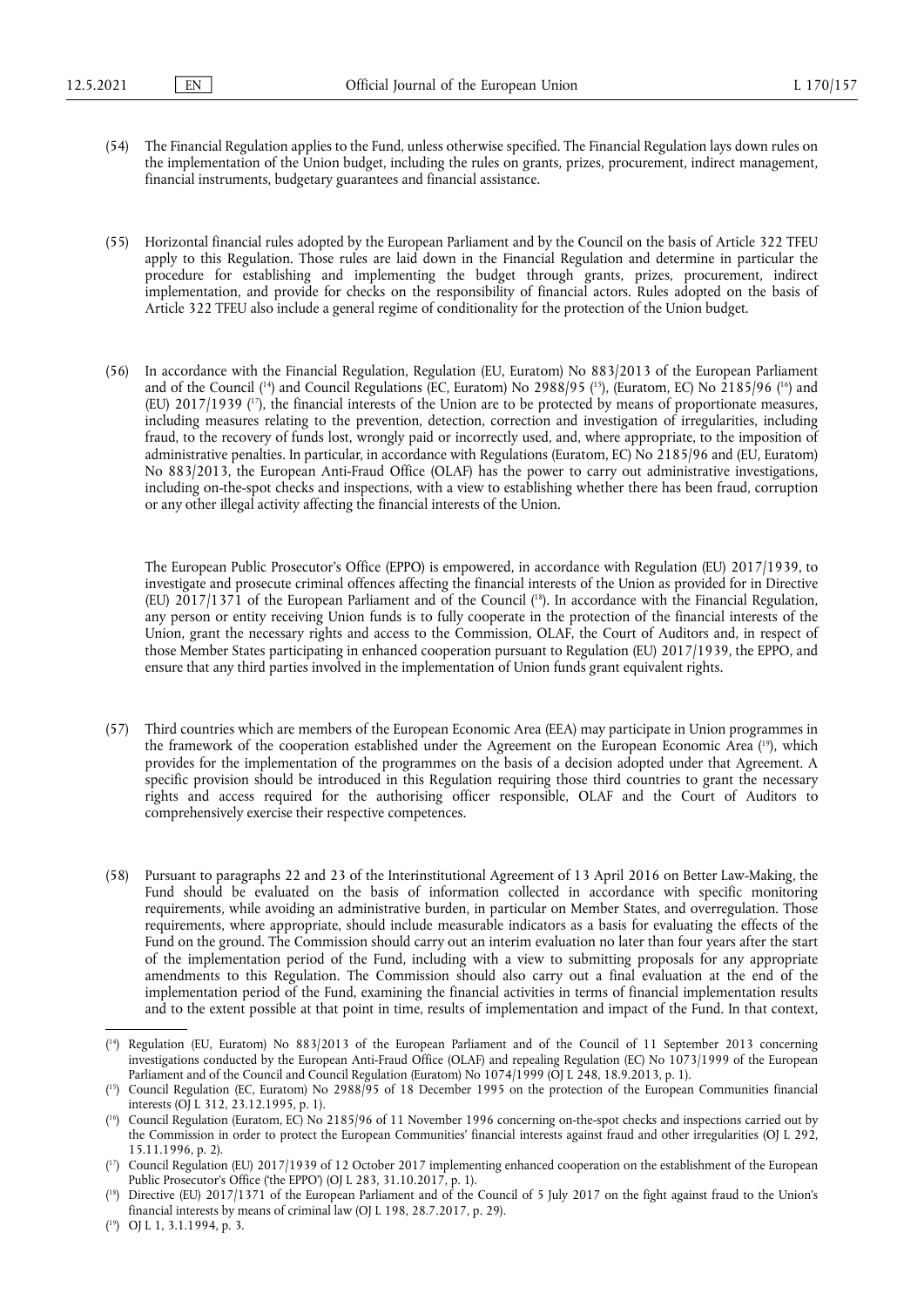the final evaluation report should also help identify where the Union is dependent on third countries for the development of defence products and technologies. The final report should also analyse the cross-border participation of SMEs and mid-caps in projects supported by the Fund as well as the participation of SMEs and midcaps to the global value chain, and the contribution of the Fund to addressing the shortfalls identified in the CDP, and should include information on the countries of origin of the recipients, the number of Member States and associated countries involved in individual actions and the distribution of the generated intellectual property rights (IPRs). The Commission may also propose amendments to this Regulation to react to possible developments during the implementation of the Fund.

- (59) The Commission should monitor the implementation of the Fund on a regular basis and should submit an annual report on progress made, including how lessons identified and lessons learned from the EDIDP and the PADR are taken into account in the implementation of the Fund, to the European Parliament and to the Council. To that end, the Commission should put in place necessary monitoring arrangements. The report should not contain sensitive information.
- <span id="page-9-3"></span>(60) Reflecting the importance of tackling climate change in line with the Union's commitments to implement the Paris Agreement adopted under the United Nations Framework Convention on Climate Change ( [20\)](#page-9-0) and the United Nations Sustainable Development Goals, the Fund contributes to the mainstreaming of climate actions in Union policies and to the achievement of an overall target of 30 % of the Union budget expenditure supporting climate objectives. Relevant actions will be identified during the Fund's preparation and implementation, and reassessed in the context of its interim evaluation.
- (61) Reflecting the importance of tackling the dramatic loss of biodiversity, this Regulation contributes to the mainstreaming of biodiversity action in Union policies and to the achievement of the overall ambition of providing 7,5 % of annual spending under the MFF 2021-2027 to biodiversity objectives in 2024 and 10 % thereof in 2026 and 2027, while considering the existing overlaps between climate and biodiversity goals in accordance with the Interinstitutional Agreement of 16 December 2020.
- (62) As the Fund should support only the research and the development phases of defence products and technologies, the Union should not, in principle, have ownership of or IPRs in the defence products or technologies resulting from the funded actions unless the Union support is provided through public procurement. However, for research actions, interested Member States and associated countries should be able to use the results of funded actions to participate in follow-up cooperative development.
- <span id="page-9-4"></span>(63) The Union's support should not affect the transfer of defence-related products within the Union, in accordance with Directive 2009/43/EC, or the export of products, equipment or technologies. The export of military equipment and technologies by the Member States is regulated by Council Common Position 2008/944/CFSP ( [21\)](#page-9-1).
- (64) The use of sensitive background information, including data, knowhow or information, generated before or outside the operation of the Fund, or access by unauthorised individuals to results generated in connection to actions supported by the Fund could have an adverse impact on the interests of the Union or of one or more of the Member States. The handling of sensitive information should therefore be governed by relevant Union and national law.
- <span id="page-9-5"></span>(65) In order to ensure the security of classified information at the requisite level, the minimum standards on industrial security should be complied with when signing classified funding and financing agreements. To that end, and in accordance with Commission Decision (EU, Euratom) 2015/444 ( [22\),](#page-9-2) the Commission is to communicate the Programme Security Instructions, including the Security Classification Guide, for advice to the independent experts designated by Member States.

<span id="page-9-0"></span><sup>(</sup> [20\)](#page-9-3) OJ L 282, 19.10.2016, p. 4.

<span id="page-9-1"></span><sup>(</sup> [21\)](#page-9-4) Council Common Position 2008/944/CFSP of 8 December 2008 defining common rules governing control of exports of military technology and equipment (OJ L 335, 13.12.2008, p. 99).

<span id="page-9-2"></span><sup>(</sup> [22\)](#page-9-5) Commission Decision (EU, Euratom) 2015/444 of 13 March 2015 on the security rules for protecting EU classified information (OJ L 72, 17.3.2015, p. 53).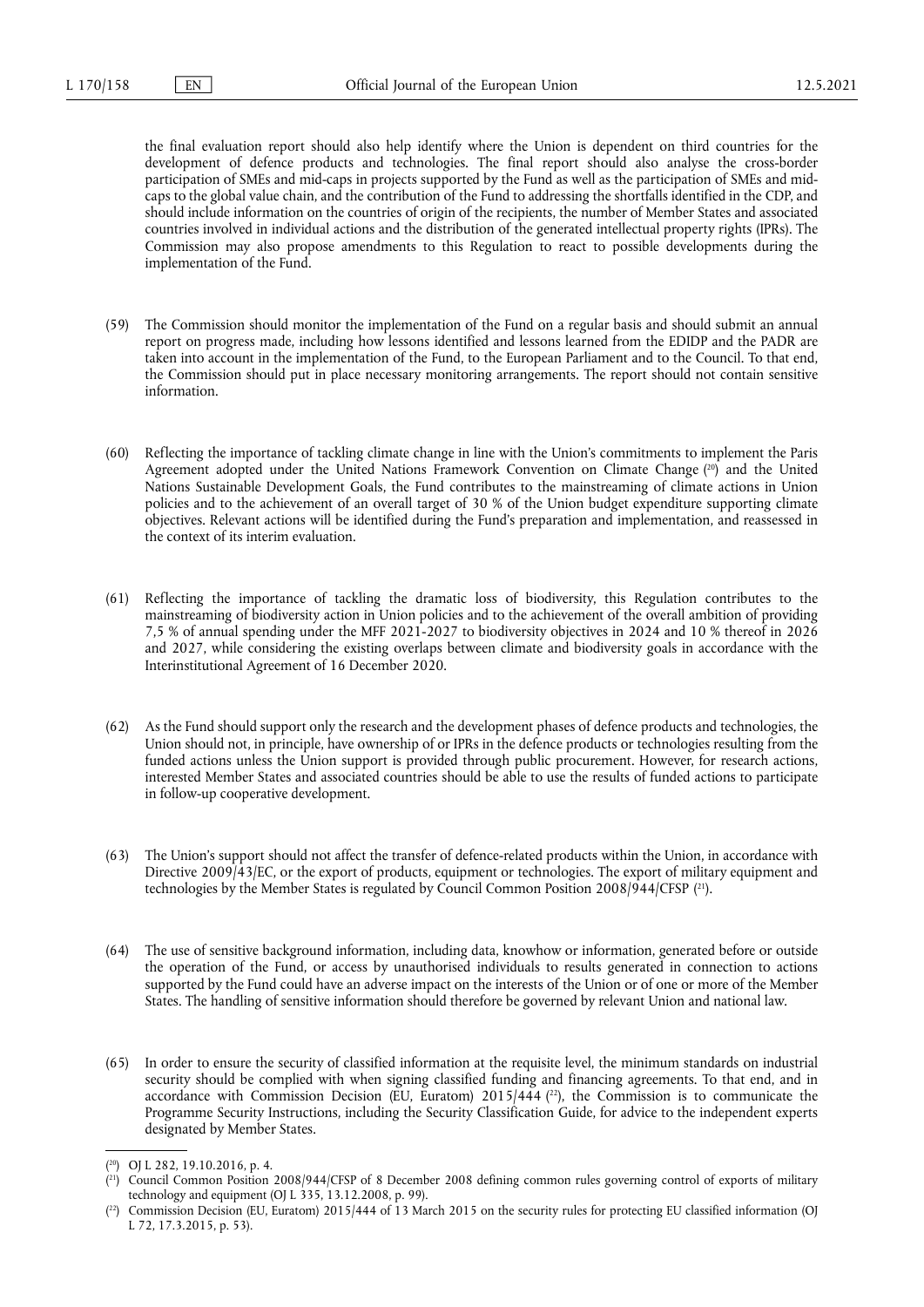- (66) Since the objectives of this Regulation cannot be sufficiently achieved by the Member States but can rather be better achieved at Union level, the Union may adopt measures, in accordance with the principle of subsidiarity as set out in Article 5 TEU. In accordance with the principle of proportionality as set out in that Article, this Regulation does not go beyond what is necessary in order to achieve those objectives.
- (67) The Commission should manage the Fund while having due regard to the requirements of confidentiality and security, in particular those relating to sensitive information including classified information.
- (68) In order to ensure continuity in providing support in the relevant policy area and to allow implementation to start from the beginning of the MFF 2021-2027, this Regulation should enter into force as a matter of urgency and should apply, with retroactive effect, from 1 January 2021.
- (69) Regulation (EU) 2018/1092 should therefore be repealed,

HAVE ADOPTED THIS REGULATION.

## TITLE I

## **COMMON PROVISIONS APPLICABLE FOR RESEARCH AND DEVELOPMENT**

#### *Article 1*

#### **Subject matter**

This Regulation establishes the European Defence Fund (the 'Fund'), as set out in point (c) of Article 1(2) of Regulation (EU) 2021/695, for the period from 1 January 2021 to 31 December 2027. The duration of the Fund is aligned with the duration of the MFF 2021-2027.

This Regulation lays down the objectives of the Fund, its budget for the period from 1 January 2021 to 31 December 2027, the forms of Union funding and the rules for providing such funding.

## *Article 2*

## **Definitions**

For the purposes of this Regulation, the following definitions apply:

- (1) 'legal entity' means a legal person created and recognised as such under Union, national or international law, which has legal personality and the capacity to act in its own name, exercise rights and be subject to obligations, or an entity which does not have legal personality as referred to in point (c) of Article 197(2) of the Financial Regulation;
- (2) 'applicant' means a legal entity that submits an application for support from the Fund after a call for proposals or in accordance with point (e) of the first paragraph of Article 195 of the Financial Regulation;
- (3) 'recipient' means a legal entity with which a funding or financing agreement has been signed or to which a funding or financing decision has been notified;
- (4) 'consortium' means a collaborative grouping of applicants or recipients that is subject to an agreement and constituted for the purpose of carrying out an action under the Fund;
- (5) 'coordinator' means a legal entity which is a member of a consortium and has been appointed by all the members of the consortium to be the principal point of contact for the purpose of the consortium's relations with the Commission;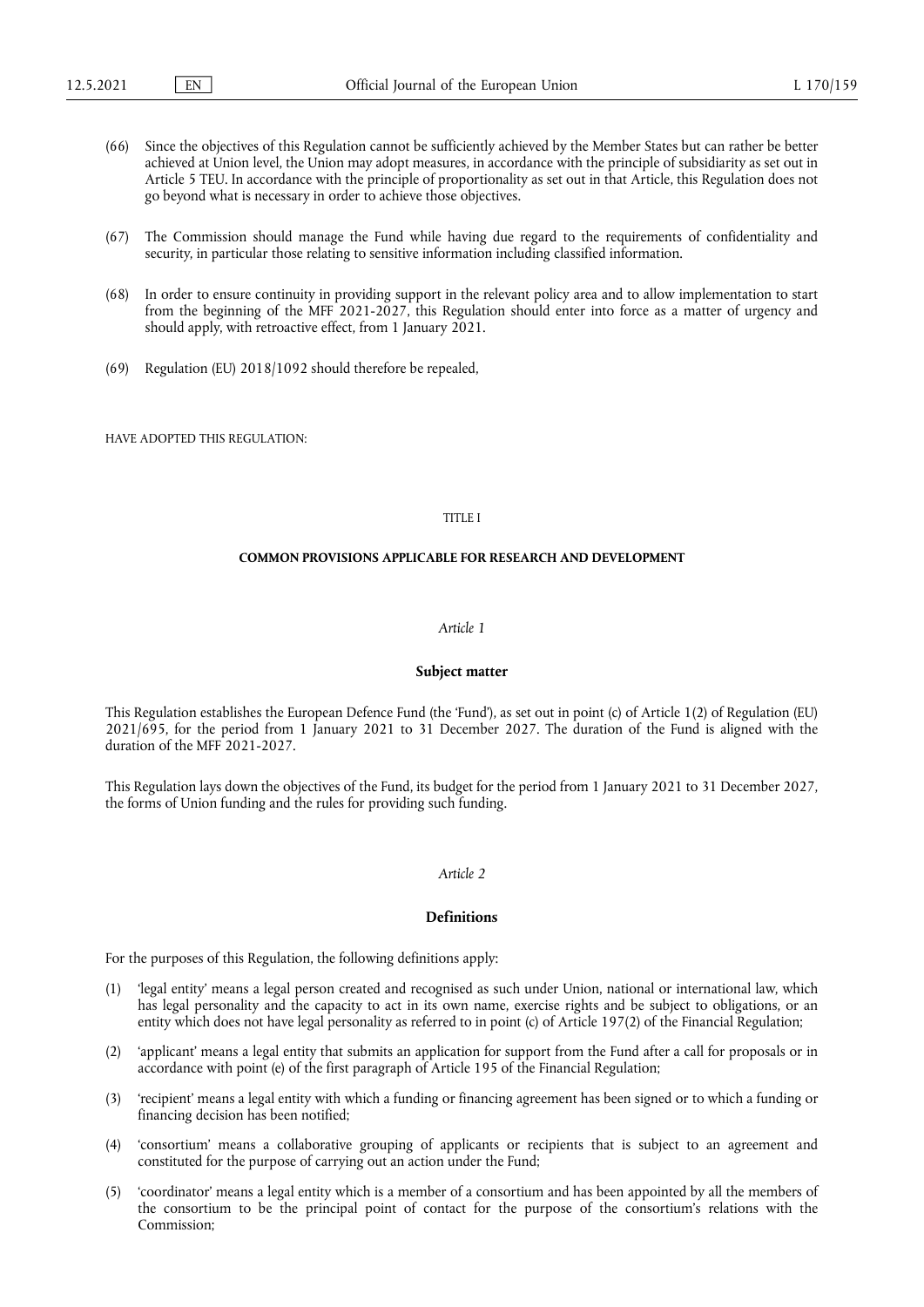- (6) 'control' means the ability to exercise a decisive influence on a legal entity directly, or indirectly through one or more intermediate legal entities;
- (7) 'executive management structure' means a body of a legal entity, appointed in accordance with national law, and, where applicable, reporting to the chief executive officer, which is empowered to establish the legal entity's strategy, objectives and overall direction, and which oversees and monitors management decision-making;
- (8) 'system prototype' means a model of a product or technology that can demonstrate performance in an operational environment;
- (9) 'qualification' means the entire process of demonstrating that the design of a defence product, tangible or intangible component or technology meets the specified requirements, providing objective evidence by which particular requirements of a design are demonstrated to have been met;
- (10) 'certification' means the process by which a national authority certifies that the defence product, tangible or intangible component or technology complies with the applicable regulations;
- (11) 'research action' means an action consisting primarily of research activities, in particular applied research and where necessary fundamental research, with the aim of acquiring new knowledge and with an exclusive focus on defence applications;
- (12) 'development action' means an action consisting of defence-oriented activities primarily in the development phase, covering new defence products or technologies or the upgrading of existing ones, excluding the production or use of weapons;
- (13) 'disruptive technology for defence' means an enhanced or completely new technology that brings about a radical change, including a paradigm shift in the concept and conduct of defence affairs such as by replacing existing defence technologies or rendering them obsolete;
- <span id="page-11-1"></span>(14) 'small and medium-sized enterprises' or 'SMEs' means small and medium-sized enterprises as defined in Article 2 of the Annex to Commission Recommendation 2003/361/EC ( [23\);](#page-11-0)
- (15) 'middle capitalisation company' or 'mid-cap' means an enterprise that is not a SME and that employs a maximum of 3 000 persons, where the headcount of staff is calculated in accordance with Articles 3 to 6 of the Annex to Recommendation 2003/361/EC;
- (16) 'blending operation' means an action supported by the Union budget, including within a blending facility or platform as defined in point (6) of Article 2 of the Financial Regulation, that combines non-repayable forms of support or financial instruments from the Union budget with repayable forms of support from development or other public finance institutions as well as from commercial finance institutions and investors;
- (17) 'pre-commercial procurement' means the procurement of research and development services involving risk-benefit sharing under market conditions, and competitive development in phases, where there is a clear separation of the research and development services procured from the deployment of commercial volumes of end-products;
- (18) 'project manager' means a contracting authority established in a Member State or an associated country, appointed by a Member State or an associated country or a group of Member States or associated countries to manage multinational armament projects on an on-going or ad-hoc basis;
- (19) 'results' means any tangible or intangible effect of a given action, such as data, knowhow or information, whatever its form or nature and whether or not it can be protected, as well as any rights attached to it, including IPRs;
- (20) 'foreground information' means data, knowhow or information generated in the operation of the Fund, whatever its form or nature;

<span id="page-11-0"></span><sup>(</sup> [23\)](#page-11-1) Commission Recommendation 2003/361/EC of 6 May 2003 concerning the definition of micro, small and medium-sized enterprises (OJ L 124, 20.5.2003, p. 36).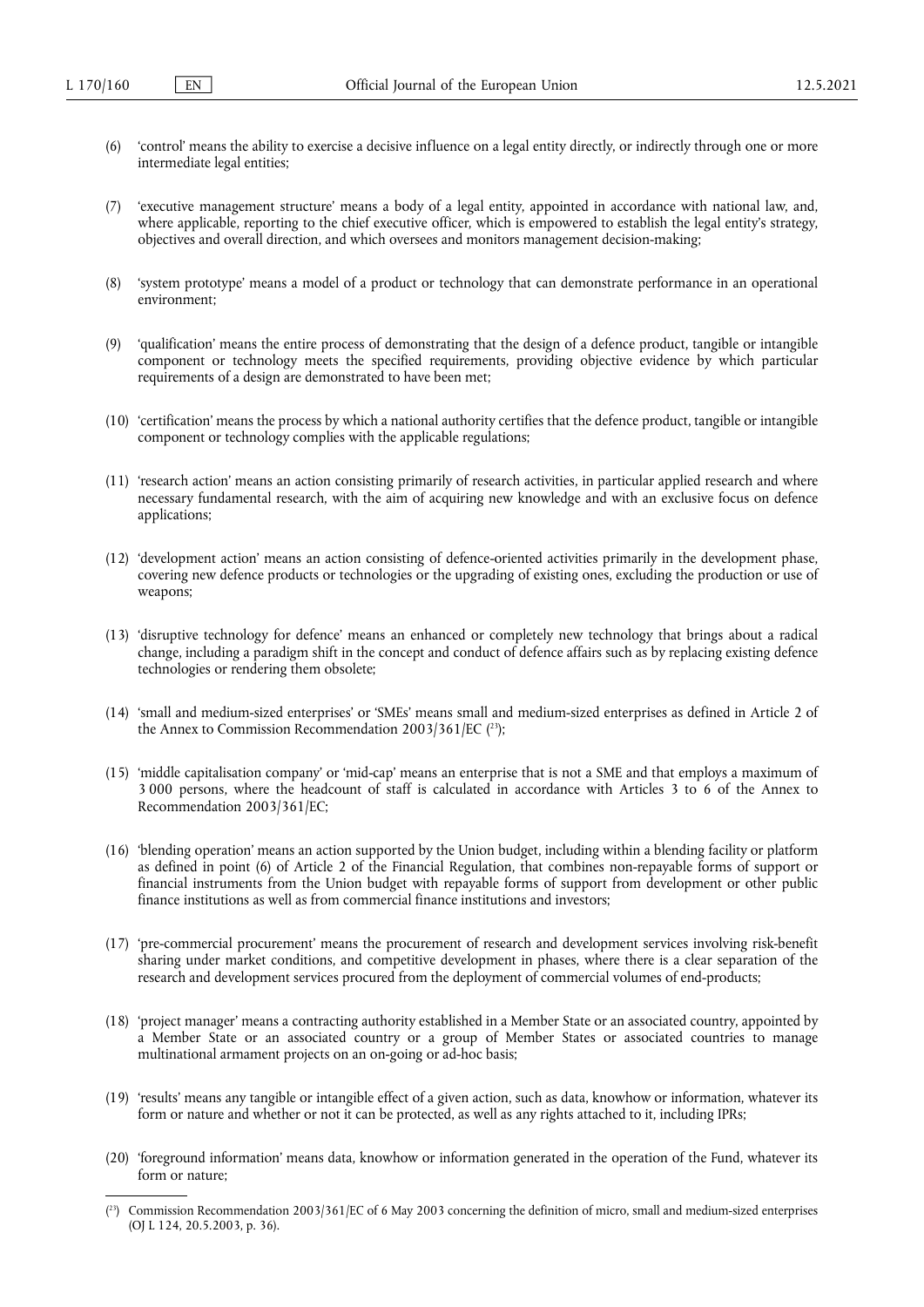- (21) 'classified information' means information or material, in any form, the unauthorised disclosure of which could cause varying degrees of prejudice to the interests of the Union, or of one or more of the Member States, and which bears an EU classification marking or a corresponding classification marking, as established in the Agreement between the Member States of the European Union, meeting within the Council, regarding the protection of classified information exchanged in the interests of the European Union ( [24\);](#page-12-0)
- <span id="page-12-1"></span>(22) 'sensitive information' means information and data, including classified information, that is to be protected from unauthorised access or disclosure because of obligations laid down in Union or national law or in order to safeguard the privacy or security of a natural or legal person;
- (23) 'special report' means a specific deliverable of a research action summarising its results, providing extensive information on the basic principles, the aims, the outcomes, the basic properties, the tests performed, the potential benefits, the potential defence applications and the expected exploitation path of the research towards development, including information on the ownership of IPRs but not requiring the inclusion of IPR information;
- (24) 'non-associated third-country entity' means a legal entity that is established in a non-associated third country or, where it is established in the Union or in an associated country, that has its executive management structures in a non-associated third country.

## **Objectives**

1. The general objective of the Fund is to foster the competitiveness, efficiency and innovation capacity of the European defence technological and industrial base (EDTIB) throughout the Union, which contributes to the Union strategic autonomy and its freedom of action, by supporting collaborative actions and cross-border cooperation between legal entities throughout the Union, in particular SMEs and mid-caps, as well as by strengthening and improving the agility of both defence supply and value chains, widening cross-border cooperation between legal entities and fostering the better exploitation of the industrial potential of innovation, research and technological development, at each stage of the industrial life cycle of defence products and technologies.

- 2. The Fund shall have the following specific objectives:
- (a) to support collaborative research that could significantly boost the performance of future capabilities throughout the Union, aiming to maximise innovation and introduce new defence products and technologies, including disruptive technologies for defence, and aiming to make the most efficient use of defence research spending in the Union;
- (b) to support the collaborative development of defence products and technologies, thus contributing to the greater efficiency of defence spending within the Union, achieving greater economies of scale, reducing the risk of unnecessary duplication and thereby fostering the market uptake of European defence products and technologies and reducing the fragmentation of defence products and technologies throughout the Union, ultimately leading to an increase in the standardisation of defence systems and a greater interoperability between Member States' capabilities.

Such collaboration shall be consistent with defence capability priorities commonly agreed by Member States within the framework of the Common Foreign and Security Policy (CFSP) and in particular in the context of the CDP.

In that regard, regional and international priorities, when they serve the security and defence interests of the Union as determined under the CFSP, and taking into account the need to avoid unnecessary duplication, may also be taken into account, where appropriate, where they do not exclude the possibility of participation of any Member State or associated country.

<span id="page-12-0"></span><sup>(</sup> [24\)](#page-12-1) Agreement between the Member States of the European Union, meeting within the Council, regarding the protection of classified information exchanged in the interests of the European Union (OJ C 202, 8.7.2011, p. 13).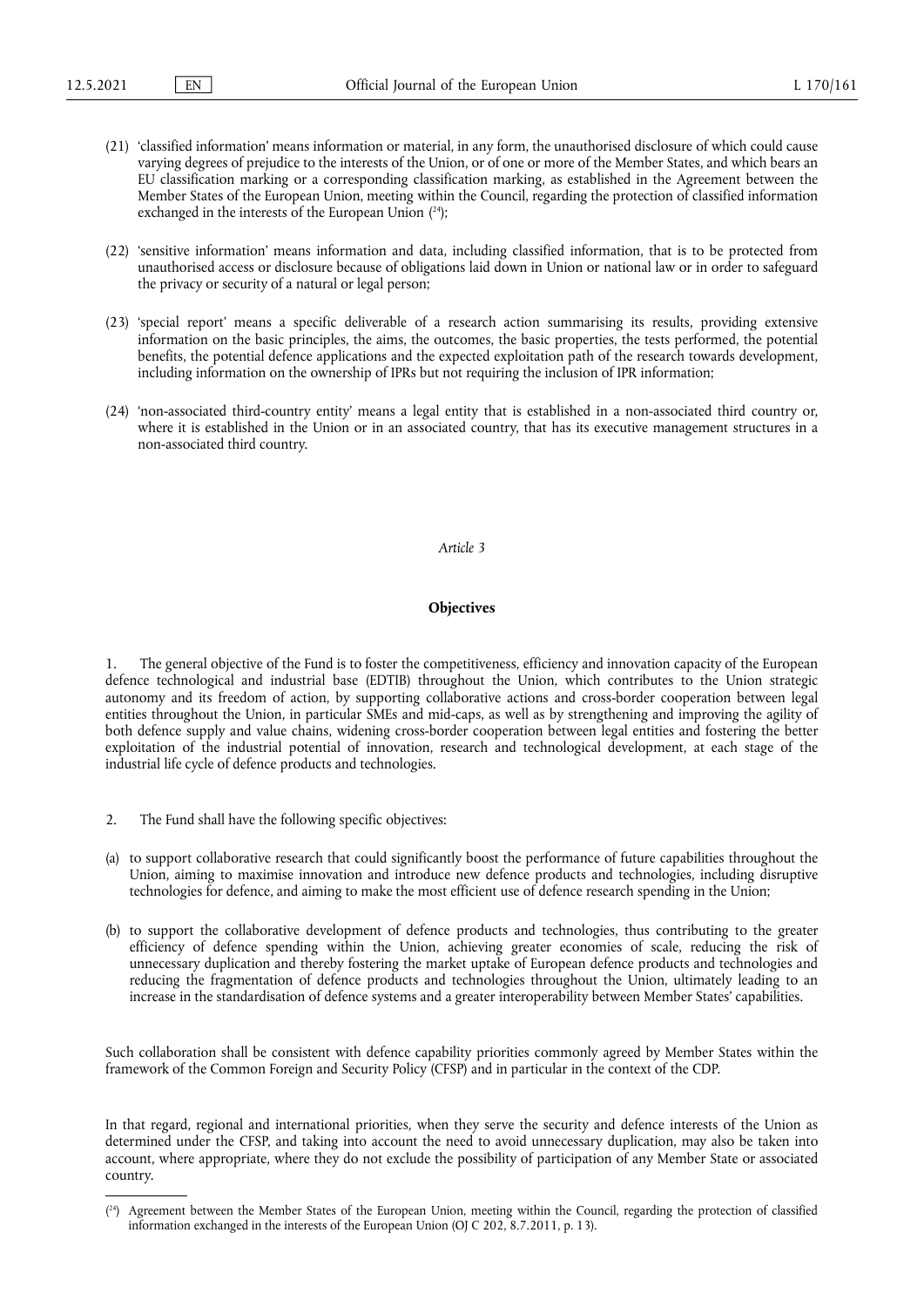#### **Budget**

In accordance with Article 12(1) of Regulation (EU) 2021/695, the financial envelope for the implementation of the Fund for the period from 1 January 2021 to 31 December 2027 shall be EUR 7 953 000 000 in current prices.

2. The distribution of the amount referred to in paragraph 1 shall be:

(a) EUR 2 651 000 000 for research actions;

(b) EUR 5 302 000 000 for development actions.

In order to respond to unforeseen situations or to new developments and needs, the Commission may reallocate the amount allocated to research or development actions, by up to a maximum of 20 %.

3. The amount referred to in paragraph 1 may also be used for technical and administrative assistance for the implementation of the Fund, such as preparatory, monitoring, control, audit and evaluation activities, including the design, set up, operation and maintenance of corporate information technology systems.

4. At least 4 % and up to 8 % of the financial envelope referred to in paragraph 1 shall be allocated to calls for proposals or awards of funding supporting disruptive technologies for defence.

# *Article 5*

## **Associated countries**

The Fund shall be open to the participation of members of the European Free Trade Association which are members of the EEA, in accordance with the conditions laid down in the Agreement on the European Economic Area (associated countries).

#### *Article 6*

## **Support for disruptive technologies for defence**

1. The Commission shall, by means of implementing acts, award funding following open and public consultations on disruptive technologies for defence in the areas of intervention defined in the work programmes referred to in Article 24. Those implementing acts shall be adopted in accordance with the examination procedure referred to in Article 34(2).

2. The work programmes shall lay down the most appropriate forms of funding for disruptive technologies for defence.

# *Article 7*

# **Ethics**

1. Actions carried out under the Fund shall comply with relevant Union, national and international law, including the Charter of Fundamental Rights of the European Union. Moreover, those actions shall comply with ethical principles also reflected in relevant Union, national and international law.

2. Before the signature of a funding agreement, proposals shall be screened by the Commission on the basis of an ethics self-assessment prepared by the consortium, in order to identify those that raise serious ethical issues, including with regard to conditions under which the activities are to be carried out. Where appropriate, such proposals shall be subject to an ethics assessment.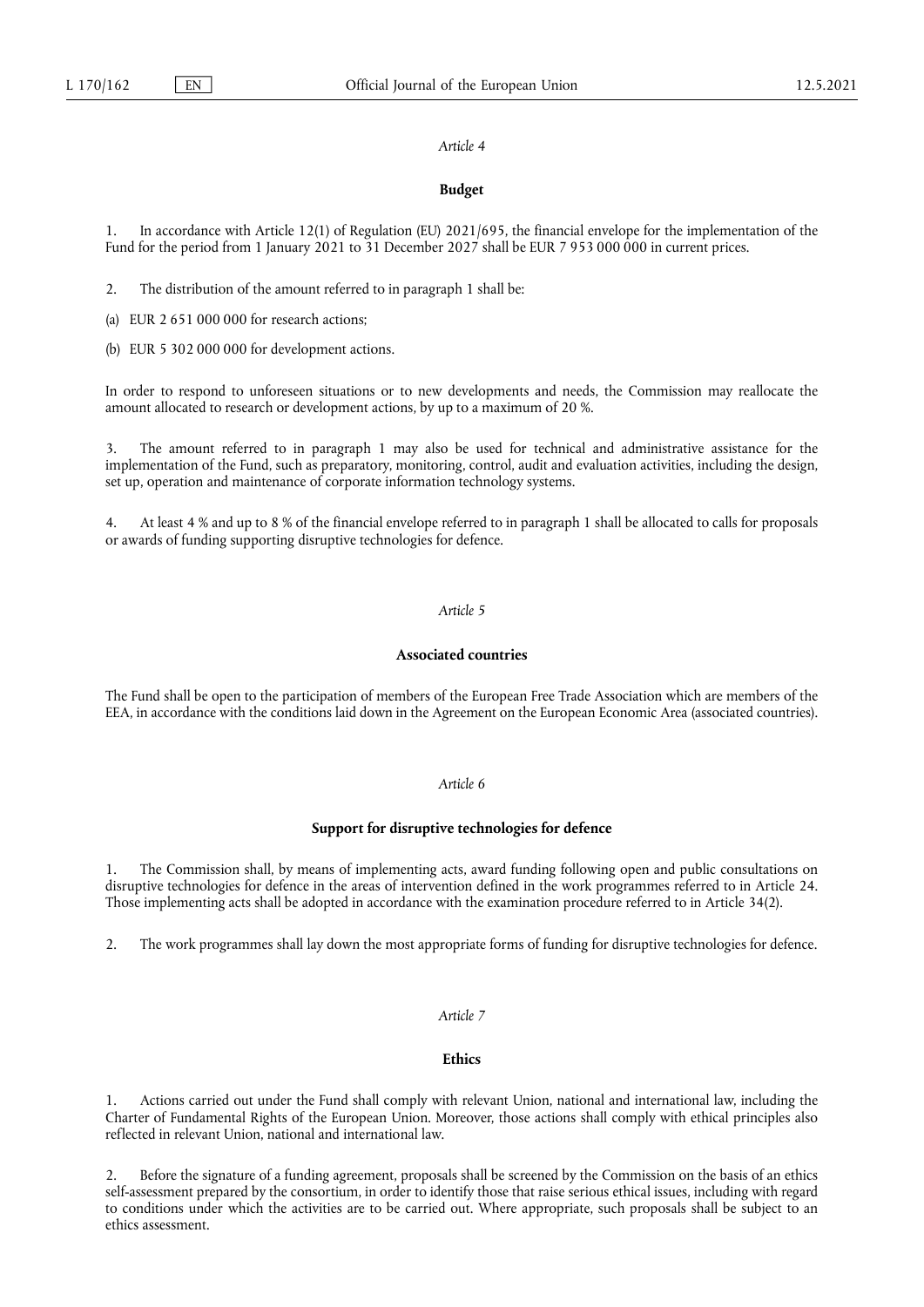Ethics screening and assessment shall be carried out by the Commission with the support of independent experts appointed in accordance with Article 26. Those independent experts shall have a variety of backgrounds, in particular recognised expertise in defence ethics, and shall be nationals of as broad a range of Member States as possible.

The conditions under which the activities with ethically sensitive issues are to be carried out shall be specified in the funding agreement.

The Commission shall ensure that the ethics procedures are as transparent as possible and shall include them in its interim evaluation report in accordance with Article 29.

3. Legal entities participating in the action shall obtain all relevant approvals, or other documents required by national or local ethics committees and other bodies such as data protection authorities, before the start of the relevant activities. Those approvals and other documents shall be kept and provided to the Commission upon request.

4. Proposals which are considered not to be ethically acceptable shall be rejected.

#### *Article 8*

## **Implementation and forms of Union funding**

1. The Fund shall be implemented under direct management in accordance with the Financial Regulation.

2. By way of derogation from paragraph 1 of this Article, specific actions may, in substantiated cases, be carried out under indirect management by bodies as referred to in point (c) of Article 62(1) of the Financial Regulation. This shall not include the selection and award procedure referred to in Article 11 of this Regulation.

3. The Fund may provide funding in accordance with the Financial Regulation, through grants, prizes and procurement, and, where appropriate in view of the specificities of the action, financial instruments within blending operations.

4. Blending operations shall be carried out in accordance with Title X of the Financial Regulation and Regulation (EU) 2021/523.

5. Financial instruments shall be strictly directed only to the recipients.

## *Article 9*

## **Eligible legal entities**

1. Recipients and subcontractors involved in an action shall be established in the Union or in an associated country.

2. The infrastructure, facilities, assets and resources of the recipients and subcontractors involved in an action which are used for the purposes of an action supported by the Fund shall be located on the territory of a Member State or of an associated country for the entire duration of an action, and their executive management structures shall be established in the Union or in an associated country.

3. For the purposes of an action supported by the Fund, the recipients and subcontractors involved in an action shall not be subject to control by a non-associated third country or by a non-associated third-country entity.

4. By way of derogation from paragraph 3, a legal entity established in the Union or in an associated country and controlled by a non-associated third country or a non-associated third-country entity shall be eligible to be a recipient or subcontractor involved in an action only if guarantees approved by the Member State or the associated country in which it is established in accordance with its national procedures are made available to the Commission. Those guarantees may refer to the legal entity's executive management structure established in the Union or in an associated country. If considered to be appropriate by the Member State or associated country in which the legal entity is established, those guarantees may also refer to specific governmental rights in the control over the legal entity.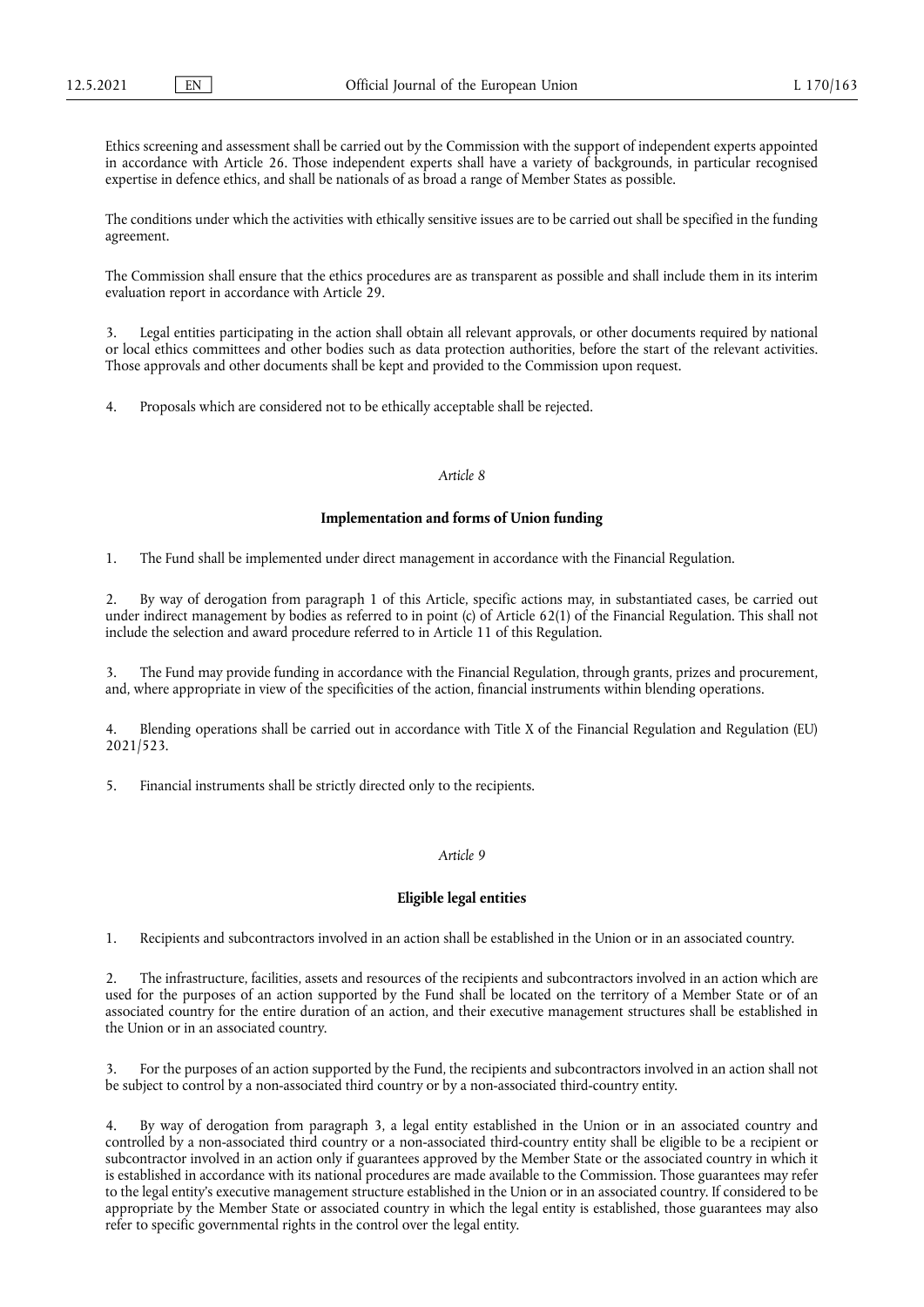The guarantees shall provide assurances that the involvement in an action of such a legal entity would not contravene the security and defence interests of the Union and its Member States as established in the framework of the CFSP pursuant to Title V of the TEU, or the objectives set out in Article 3 of this Regulation. The guarantees shall also comply with Articles 20 and 23 of this Regulation. The guarantees shall in particular substantiate that, for the purposes of an action, measures are in place to ensure that:

- (a) control over the legal entity is not exercised in a manner that restrains or restricts its ability to carry out the action and to deliver results, that imposes restrictions concerning its infrastructure, facilities, assets, resources, intellectual property or knowhow needed for the purposes of the action, or that undermines its capabilities and standards necessary to carry out the action;
- (b) access by a non-associated third country or by a non-associated third-country entity to sensitive information relating to the action is prevented and the employees or other persons involved in the action have national security clearance issued by a Member State or an associated country, where appropriate;
- (c) ownership of the intellectual property arising from, and the results of, the action remain within the recipient during and after completion of the action, are not subject to control or restriction by a non-associated third country or by a non-associated third-country entity, and are neither exported outside the Union or outside associated countries nor accessible from outside the Union or outside associated countries without the approval of the Member State or the associated country in which the legal entity is established and in accordance with the objectives set out in Article 3.

If considered to be appropriate by the Member State or the associated country in which the legal entity is established, additional guarantees may be provided.

The Commission shall inform the committee referred to in Article 34 of any legal entity considered to be eligible in accordance with this paragraph.

5. Where no competitive substitutes are readily available in the Union or in an associated country, recipients and subcontractors involved in an action may use their assets, infrastructure, facilities and resources located or held outside the territory of the Member States or of the associated countries provided that such use does not contravene the security and defence interests of the Union and its Member States, is consistent with the objectives set out in Article 3 and complies with Articles 20 and 23.

The costs related to those activities shall not be eligible for support from the Fund.

6. When carrying out an eligible action, recipients and subcontractors involved in an action may also cooperate with legal entities established outside the territory of the Member States or of associated countries, or controlled by a nonassociated third country or by a non-associated third-country entity, including by using the assets, infrastructure, facilities and resources of such legal entities, provided that this does not contravene the security and defence interests of the Union and its Member States. Such cooperation shall be consistent with the objectives set out in Article 3 and shall comply with Articles 20 and 23.

There shall be no unauthorised access by a non-associated third country or other non-associated third-country entity to classified information relating to the carrying out of the action and potential negative effects over security of supply of inputs critical to the action shall be avoided.

The costs related to those activities shall not be eligible for support from the Fund.

Applicants shall provide all relevant information necessary for the assessment of the eligibility criteria. In the event of a change during the carrying out of an action which might put into question the fulfilment of the eligibility criteria, the relevant legal entity shall inform the Commission, which shall assess whether those eligibility criteria continue to be met and shall address the potential impact of that change on the funding of the action.

8. For the purposes of this Article, 'subcontractors involved in an action' refers to subcontractors with a direct contractual relationship to a recipient, other subcontractors to which at least 10 % of the total eligible costs of the action is allocated, and subcontractors which may require access to classified information in order to carry out the action. Subcontractors involved in an action are not members of the consortium.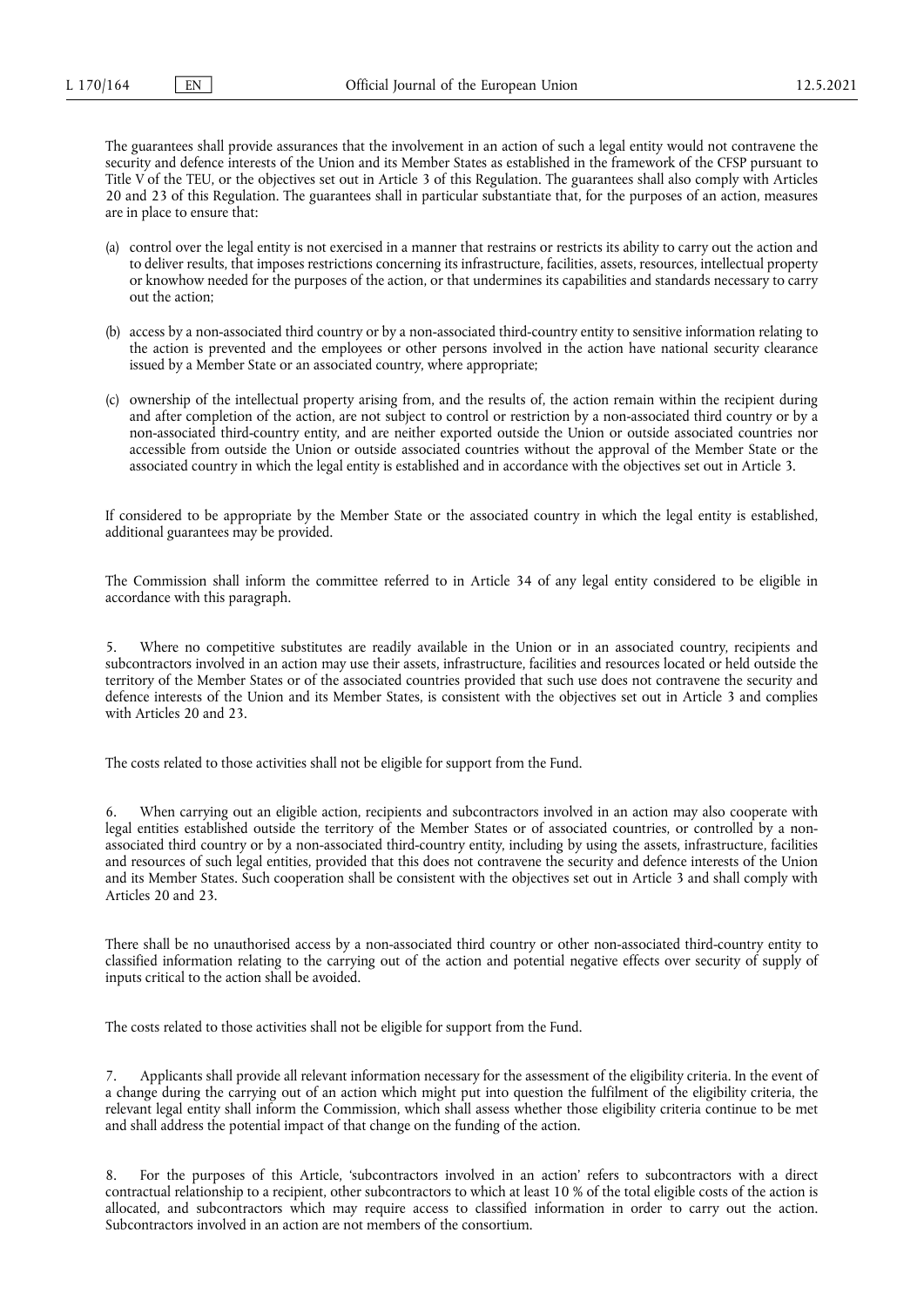# **Eligible actions**

1. Only actions implementing the objectives set out in Article 3 shall be eligible for funding.

2. The Fund shall provide support for actions covering new defence products and technologies and the upgrade of existing defence products and technologies provided that the use of pre-existing information needed to carry out the action for the upgrade is not subject to a restriction by a non-associated third country or a non-associated third-country entity directly, or indirectly through one or more intermediary legal entities, in such a way that the action cannot be carried out.

- 3. An eligible action shall relate to one or more of the following activities:
- (a) activities that aim to create, underpin and improve knowledge, products and technologies, including disruptive technologies for defence, which can achieve significant effects in the area of defence;
- (b) activities that aim to increase interoperability and resilience, including secured production and exchange of data, to master critical defence technologies, to strengthen the security of supply or to enable the effective exploitation of results for defence products and technologies;
- (c) studies, such as feasibility studies to explore the feasibility of new or upgraded products, technologies, processes, services and solutions;
- (d) the design of a defence product, tangible or intangible component or technology as well as the definition of the technical specifications on which such a design has been developed, including any partial tests for risk reduction in an industrial or representative environment;
- (e) the system prototyping of a defence product, tangible or intangible component or technology;
- (f) the testing of a defence product, tangible or intangible component or technology;
- (g) the qualification of a defence product, tangible or intangible component or technology;
- (h) the certification of a defence product, tangible or intangible component or technology;
- (i) the development of technologies or assets increasing efficiency across the life cycle of defence products and technologies.

The action shall be carried out by legal entities cooperating within a consortium of at least three eligible legal entities which are established in at least three different Member States or associated countries. At least three of those eligible legal entities established in at least two different Member States or associated countries shall not, during the entire period in which the action is carried out, be controlled, directly or indirectly, by the same legal entity and shall not control each other.

5. Paragraph 4 shall not apply to actions relating to disruptive technologies for defence or to activities referred to in point (c) of paragraph 3.

6. Actions for the development of products and technologies the use, development or production of which is prohibited by applicable international law shall not be eligible for support from the Fund.

Moreover, actions for the development of lethal autonomous weapons without the possibility for meaningful human control over selection and engagement decisions when carrying out strikes against humans shall not be eligible for support from the Fund, without prejudice to the possibility of providing funding for actions for the development of early warning systems and countermeasures for defensive purposes.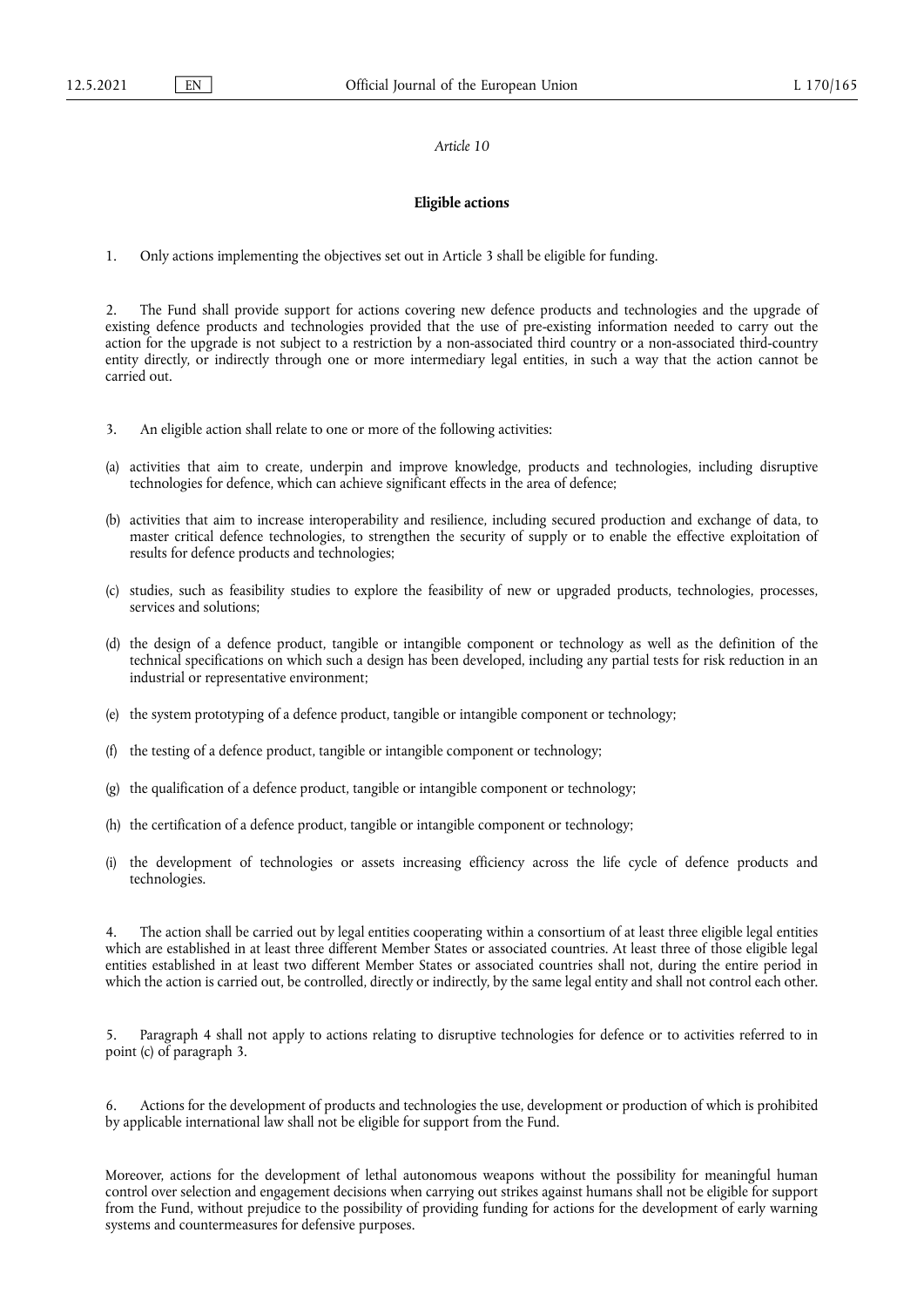#### **Selection and award procedure**

1. Union funding shall be granted following competitive calls for proposals issued in accordance with the Financial Regulation.

In certain duly substantiated and exceptional circumstances, Union funding may also be granted without a call for proposals in accordance with point (e) of the first paragraph of Article 195 of the Financial Regulation.

2. The Commission shall, by means of implementing acts, award the funding referred to in paragraph 1 of this Article. Those implementing acts shall be adopted in accordance with the examination procedure referred to in Article 34(2).

#### *Article 12*

#### **Award criteria**

Each proposal shall be assessed on the basis of the following criteria:

- (a) its contribution to excellence or potential of disruption in the defence domain, in particular by showing that the expected results of the proposed action present significant advantages over existing defence products or technologies;
- (b) its contribution to the innovation and technological development of the European defence industry, in particular by showing that the proposed action includes ground-breaking or novel concepts and approaches, new promising future technological improvements or the application of technologies or concepts previously not applied in defence sector, while avoiding unnecessary duplication;
- (c) its contribution to the competitiveness of the European defence industry by showing that the proposed action is a demonstrably positive balance of cost-efficiency and effectiveness thus creating new market opportunities across the Union and beyond and accelerating the growth of companies throughout the Union;
- (d) its contribution to the autonomy of the EDTIB, including by increasing the non-dependency on non-Union sources and strengthening security of supply, and to the security and defence interests of the Union in line with the priorities referred to in Article 3;
- (e) its contribution to the creation of new cross-border cooperation between legal entities established in Member States or associated countries, in particular SMEs and mid-caps with a substantial participation in the action, as recipients, subcontractors or as other legal entities in the supply chain, and which are established in Member States or associated countries other than those where the legal entities cooperating within a consortium which are not SMEs or mid-caps are established;
- (f) the quality and efficiency of the carrying out the action.

## *Article 13*

## **Co-financing rate**

1. The Fund shall finance up to 100 % of the eligible costs of an activity referred to in Article 10(3) of this Regulation without prejudice to Article 190 of the Financial Regulation.

- 2. By way of derogation from paragraph 1 of this Article:
- (a) for activities referred to in point (e) of Article 10(3), support from the Fund shall not exceed 20 % of the eligible costs;
- (b) for activities referred to in points (f), (g) and (h) of Article 10(3), support from the Fund shall not exceed 80 % of the eligible costs.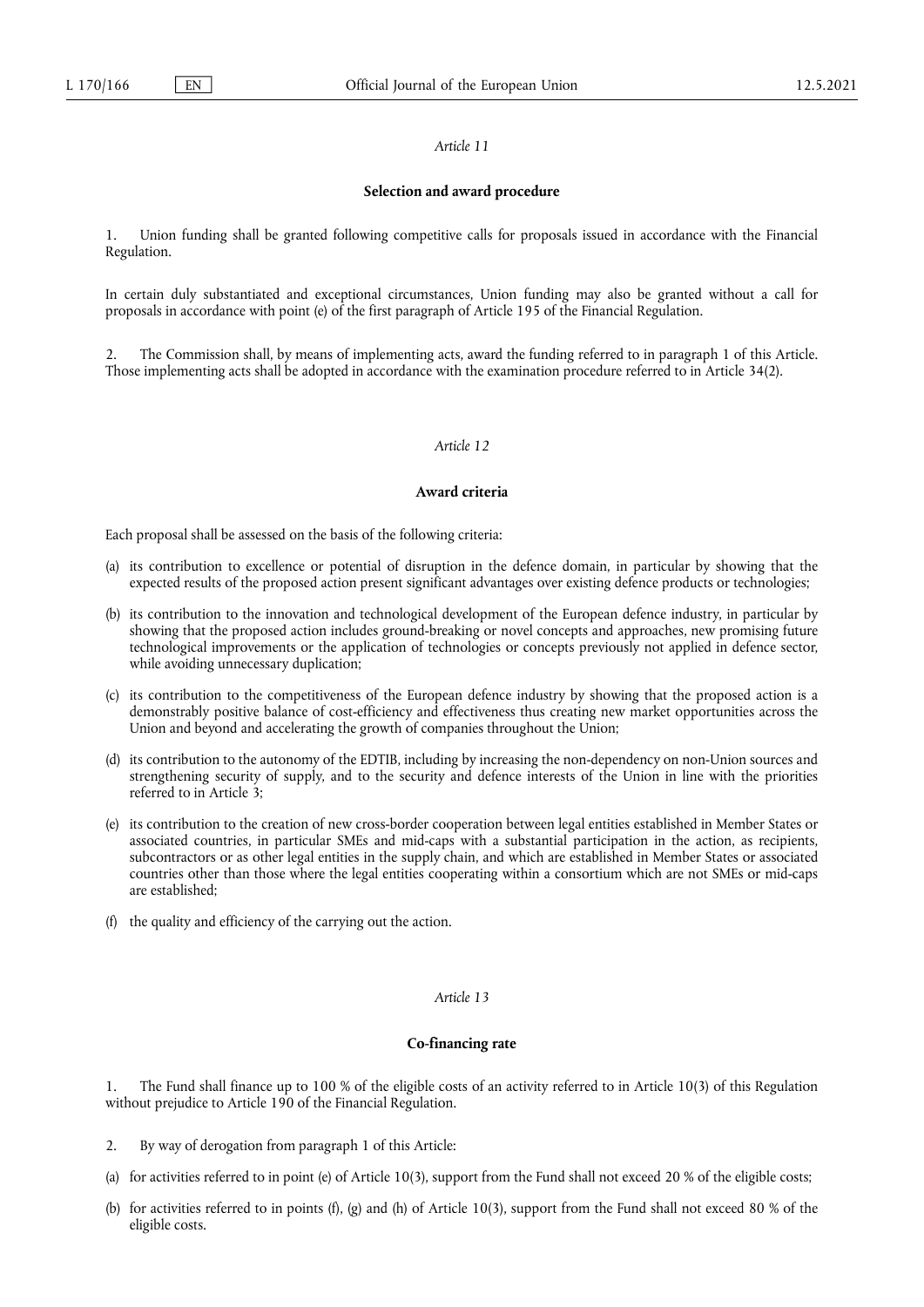- 3. For development actions, the funding rates shall be increased in the following cases:
- <span id="page-18-1"></span>(a) an action developed in the context of a project of PESCO, as established by Council Decision (CFSP)  $2017/2315$   $(^{25})$ , may benefit from a funding rate increased by an additional 10 percentage points;
- (b) an activity may benefit from an increased funding rate, as referred to in this point, where at least 10 % of the total eligible costs of the activity are allocated to SMEs established in Member States or in associated countries and which participate in the activity as recipients, subcontractors or other legal entities in the supply chain.

The funding rate may be increased by percentage points equivalent to the percentage of the total eligible costs of the activity allocated to SMEs established in Member States or in associated countries in which recipients that are not SMEs are established and which participate in the activity as recipients, subcontractors or other legal entities in the supply chain, up to an additional  $\overline{5}$  percentage points.

The funding rate may be increased by percentage points equivalent to twice the percentage of the total eligible costs of the activity allocated to SMEs established in Member States or in associated countries other than those in which recipients that are not SMEs are established and which participate in the activity as recipients, subcontractors or other legal entities in the supply chain;

(c) an activity may benefit from a funding rate increased by an additional 10 percentage points where at least 15 % of the total eligible costs of the activity are allocated to mid-caps established in Member States or in associated countries.

The overall increase in the funding rate of an activity following the application of points (a), (b) and (c) shall not exceed 35 percentage points.

Support from the Fund, including increased funding rates, shall not cover more than 100 % of the eligible costs of the action.

## *Article 14*

## **Financial capacity**

1. Notwithstanding Article 198(5) of the Financial Regulation, only the financial capacity of a coordinator shall be verified and only where the requested funding from the Union is at least EUR 500 000.

However, where there are grounds to doubt the financial capacity of one of the applicants or of the coordinator, the Commission shall also verify the financial capacity of all of the applicants and of the coordinator where the requested funding from the Union is below EUR 500 000.

2. Financial capacity shall not be verified in respect of legal entities whose viability is guaranteed by Member States' relevant authorities.

3. If financial capacity is structurally guaranteed by another legal entity, the financial capacity of that other legal entity shall be verified.

#### *Article 15*

## **Indirect costs**

1. By way of derogation from Article 181(6) of the Financial Regulation, indirect eligible costs shall be determined by applying a flat rate of 25 % of the total direct eligible costs of the action, excluding direct eligible costs of subcontracting and support to third parties and any unit costs or lump sums which include indirect costs.

2. As an alternative, indirect eligible costs may be determined in accordance with the recipient's usual cost accounting practices on the basis of actual indirect costs provided that those cost accounting practices are accepted by national authorities for comparable activities in the defence domain, in accordance with Article 185 of the Financial Regulation, and that they have been communicated to the Commission by the recipient.

<span id="page-18-0"></span><sup>(</sup> [25\)](#page-18-1) Council Decision (CFSP) 2017/2315 of 11 December 2017 establishing permanent structured cooperation (PESCO) and determining the list of participating Member States (OJ L 331, 14.12.2017, p. 57).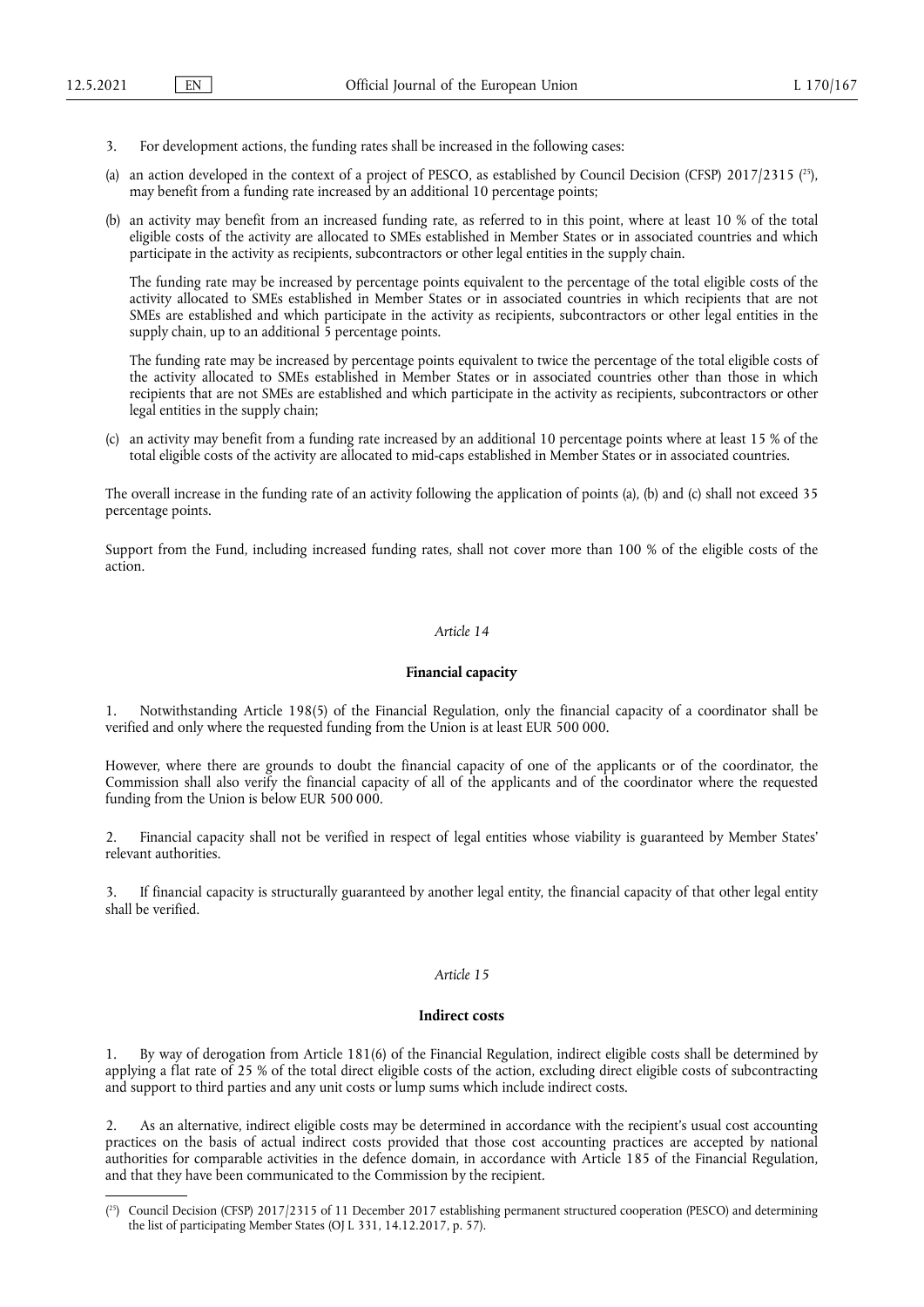#### **Use of contribution not linked to costs or single lump sum**

Where the Union grant co-finances less than 50 % of the total costs of the action, the Commission may use either:

- (a) a contribution not linked to costs referred to in Article 180(3) of the Financial Regulation and based on the achievement of results measured by reference to previous set milestones or through performance indicators; or
- (b) a single lump sum referred to in Article 182 of the Financial Regulation and based on the provisional budget of the action already endorsed by the national authorities of the co-financing Member States and associated countries.

Indirect costs shall be included in the lump sum referred to in point (b) of the first paragraph.

## *Article 17*

#### **Pre-commercial procurement**

<span id="page-19-2"></span>1. The Union may support pre-commercial procurement by awarding a grant to contracting authorities or contracting entities as defined in Directives 2014/24/EU ( $^{26}$ ) and 2014/25/EU ( $^{27}$ ) of the European Parliament and of the Council which jointly procure defence research and development services or coordinate their procurement procedures.

- 2. The procurement procedures referred to in paragraph 1:
- (a) shall comply with this Regulation;
- (b) may authorise the award of multiple contracts within the same procedure (multiple sourcing);
- (c) shall provide for the award of the contracts to the tenders offering best value for money while ensuring the absence of conflicts of interest.

## *Article 18*

#### **Guarantee Fund**

Contributions to a mutual insurance mechanism may cover the risk associated with the recovery of sums due by recipients and shall be considered to be a sufficient guarantee under the Financial Regulation. Article 37 of Regulation (EU) 2021/695 shall apply.

## *Article 19*

## **Eligibility criteria for procurement and prizes**

1. Articles 9 and 10 shall apply *mutatis mutandis* to prizes.

2. By way of derogation from Article 176 of the Financial Regulation, Article 9 of this Regulation as well as Article 10 of this Regulation shall apply *mutatis mutandis* for the procurement of studies referred to in point (c) of Article 10(3) of this Regulation.

<span id="page-19-0"></span><sup>(</sup> [26\)](#page-19-2) Directive 2014/24/EU of the European Parliament and of the Council of 26 February 2014 on public procurement and repealing Directive 2004/18/EC (OJ L 94, 28.3.2014, p. 65).

<span id="page-19-1"></span><sup>(</sup> [27\)](#page-19-2) Directive 2014/25/EU of the European Parliament and of the Council of 26 February 2014 on procurement by entities operating in the water, energy, transport and postal services sectors and repealing Directive 2004/17/EC (OJ L 94, 28.3.2014, p. 243).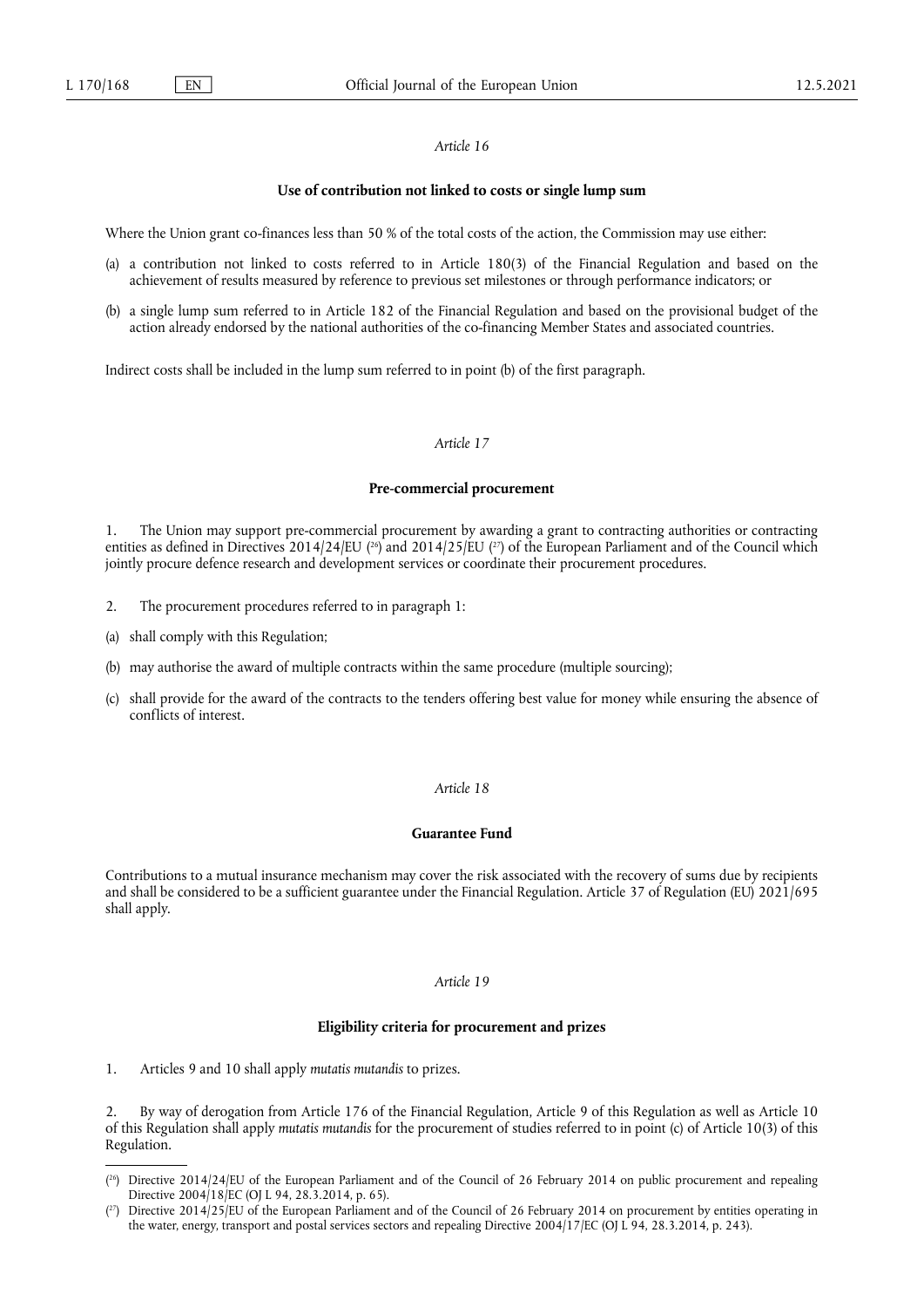## TITLE II

## **SPECIFIC PROVISIONS APPLICABLE FOR RESEARCH ACTIONS**

#### *Article 20*

#### **Ownership of results of research actions**

The results of research actions that are supported by the Fund shall be owned by the recipients generating them. Where legal entities generate results jointly and where their respective contributions cannot be ascertained, or where it is not possible to separate such joint results, the legal entities shall have joint ownership of the results. Joint owners shall enter into an agreement regarding the allocation of their shares and the terms of exercise of their joint ownership in accordance with their obligations under the grant agreement.

2. By way of derogation from paragraph 1, where Union support is provided in the form of public procurement, results of research actions supported by the Fund shall be owned by the Union. Member States and associated countries shall enjoy access rights to the results, free of charge, upon written request.

3. The results of research actions supported by the Fund shall not be subject to any control or restriction by a nonassociated third country or by a non-associated third-country entity, directly, or indirectly through one or more intermediate legal entities, including in terms of technology transfer.

4. With regard to results generated by recipients through research actions supported by the Fund and without prejudice to paragraph 9 of this Article, the Commission shall be notified prior to any transfer of ownership or granting of an exclusive licence to a non-associated third country or to a non-associated third-country entity. Where such transfer of ownership or granting of an exclusive licence contravenes the security and defence interests of the Union and its Member States or the objectives set out in Article 3, the support provided from the Fund shall be reimbursed.

5. The national authorities of Member States and associated countries shall enjoy access rights to the special reports. Such access rights shall be granted on a royalty-free basis and transferred by the Commission to the Member States and associated countries after the Commission has ensured that appropriate confidentiality obligations are in place.

6. The national authorities of Member States and associated countries shall use the special report solely for purposes related to the use by or for their armed forces, or security or intelligence forces, including within the framework of their cooperative programmes. Such use shall include study, evaluation, assessment, research, design, product acceptance and certification, operation, training and disposal, as well as the assessment and drafting of technical requirements for procurement.

7. The recipients shall grant access rights to the results of research actions supported by the Fund on a royalty-free basis to the Union institutions, bodies, offices or agencies, for the duly substantiated purpose of developing, implementing and monitoring existing Union policies or programmes in the fields of its competence. Such access rights shall be limited to non-commercial and non-competitive use.

8. Specific provisions regarding ownership, access rights and licensing shall be laid down in the funding agreements and the contracts regarding pre-commercial procurement to ensure maximum uptake of the results and to avoid any unfair advantage. The contracting authorities shall enjoy at least royalty-free access rights to the results for their own use and the right to grant, or to require the recipients to grant, non-exclusive licences to third parties to exploit the results under fair and reasonable conditions without any right to sublicense. All Member States and associated countries shall have royaltyfree access to the special report. Where a contractor fails to exploit the results commercially within a given period after the pre-commercial procurement as identified in the contract, it shall transfer any ownership of the results to the contracting authorities.

9. This Regulation shall not affect the export of products, equipment or technologies integrating results of research actions supported by the Fund, and shall not affect the Member States' discretion as regards their policy on the export of defence-related products.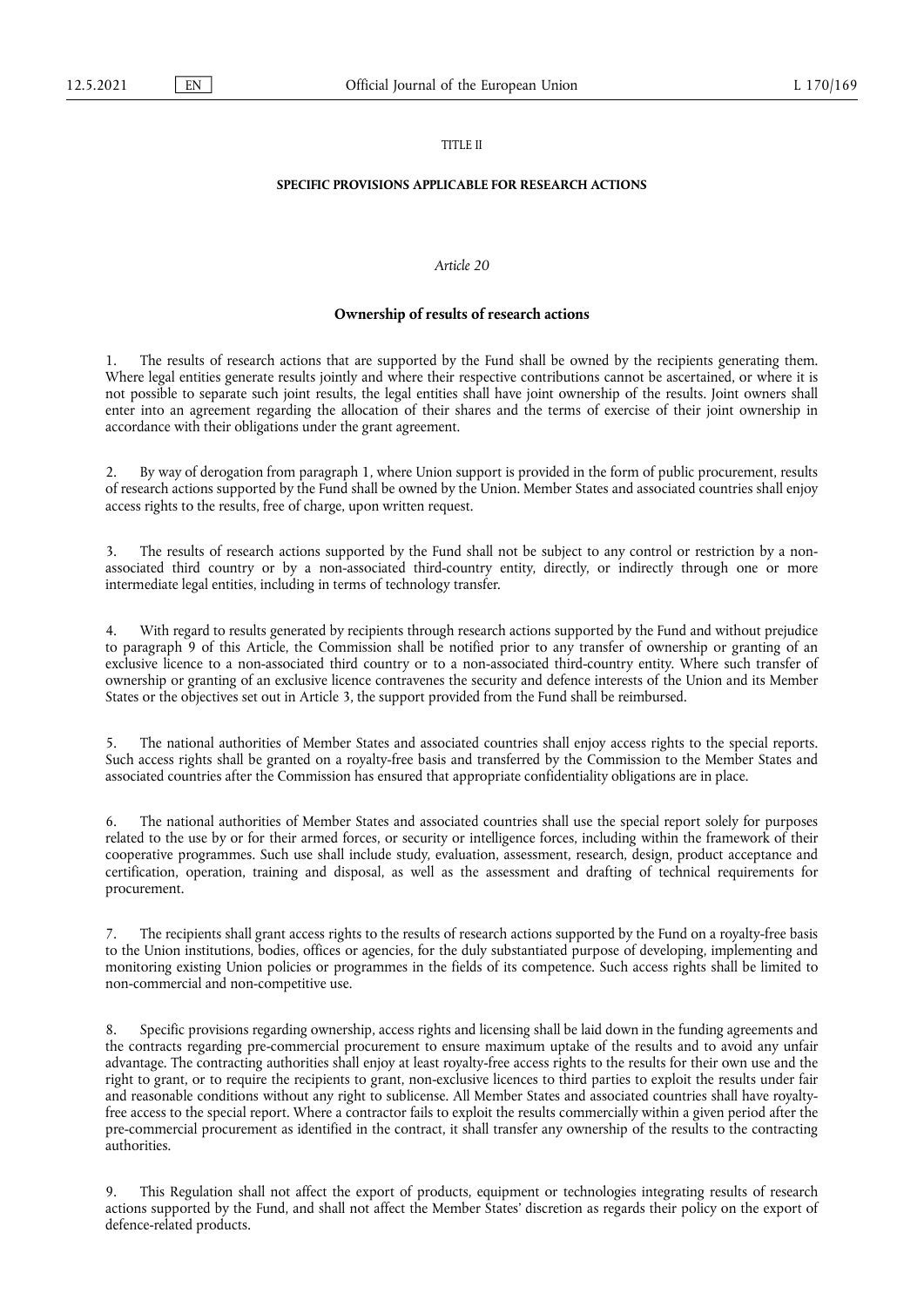10. Where two or more Member States or associated countries have, multilaterally or within the framework of the Union, jointly concluded one or several contracts with one or more recipients to further develop together results of research actions supported by the Fund, they shall enjoy access rights to those results insofar as they are owned by such recipients and are necessary for the execution of the contract or contracts. Such access rights shall be granted on a royaltyfree basis and under specific conditions aiming to ensure that those rights are used only for the purposes of the contract or contracts and that appropriate confidentiality obligations are put in place.

## TITLE III

#### **SPECIFIC PROVISIONS APPLICABLE FOR DEVELOPMENT ACTIONS**

## *Article 21*

#### **Additional eligibility criteria for development actions**

The consortium shall demonstrate that the costs of an action that are not covered by Union support are to be covered by other means of financing, such as by Member States' or associated countries' contributions or co-financing from legal entities.

2. Activities referred to in point (d) of Article 10(3) shall be based on harmonised defence capability requirements jointly agreed by at least two Member States or associated countries.

With regard to activities referred to in points (e) to (h) of Article 10(3), the consortium shall demonstrate by means of documents issued by national authorities that:

- (a) at least two Member States or associated countries intend to procure the final product or use the technology in a coordinated manner, including through joint procurement where applicable;
- (b) the activity is based on common technical specifications jointly agreed by the Member States or associated countries that are to co-finance the action or that intend to jointly procure the final product or to jointly use the technology.

#### *Article 22*

## **Additional award criteria for development actions**

In addition to the award criteria referred to in Article 12, the work programme shall also take into consideration:

- (a) the contribution to increasing efficiency across the life cycle of defence products and technologies, including costeffectiveness and the potential for synergies in the procurement, maintenance and disposal processes;
- (b) the contribution to the further integration of the European defence industry throughout the Union through the demonstration by the recipients that Member States have undertaken to jointly use, own or maintain the final product or technology in a coordinated manner.

#### *Article 23*

#### **Ownership of results of development actions**

1. The Union shall neither own the defence products or technologies resulting from development actions supported by the Fund, nor have any IPRs claim pertaining to those actions.

2. The results of development actions supported by the Fund shall not be subject to any control or restriction by nonassociated third countries or by non-associated third-country entities, directly, or indirectly through one or more intermediate legal entities, including in terms of technology transfer.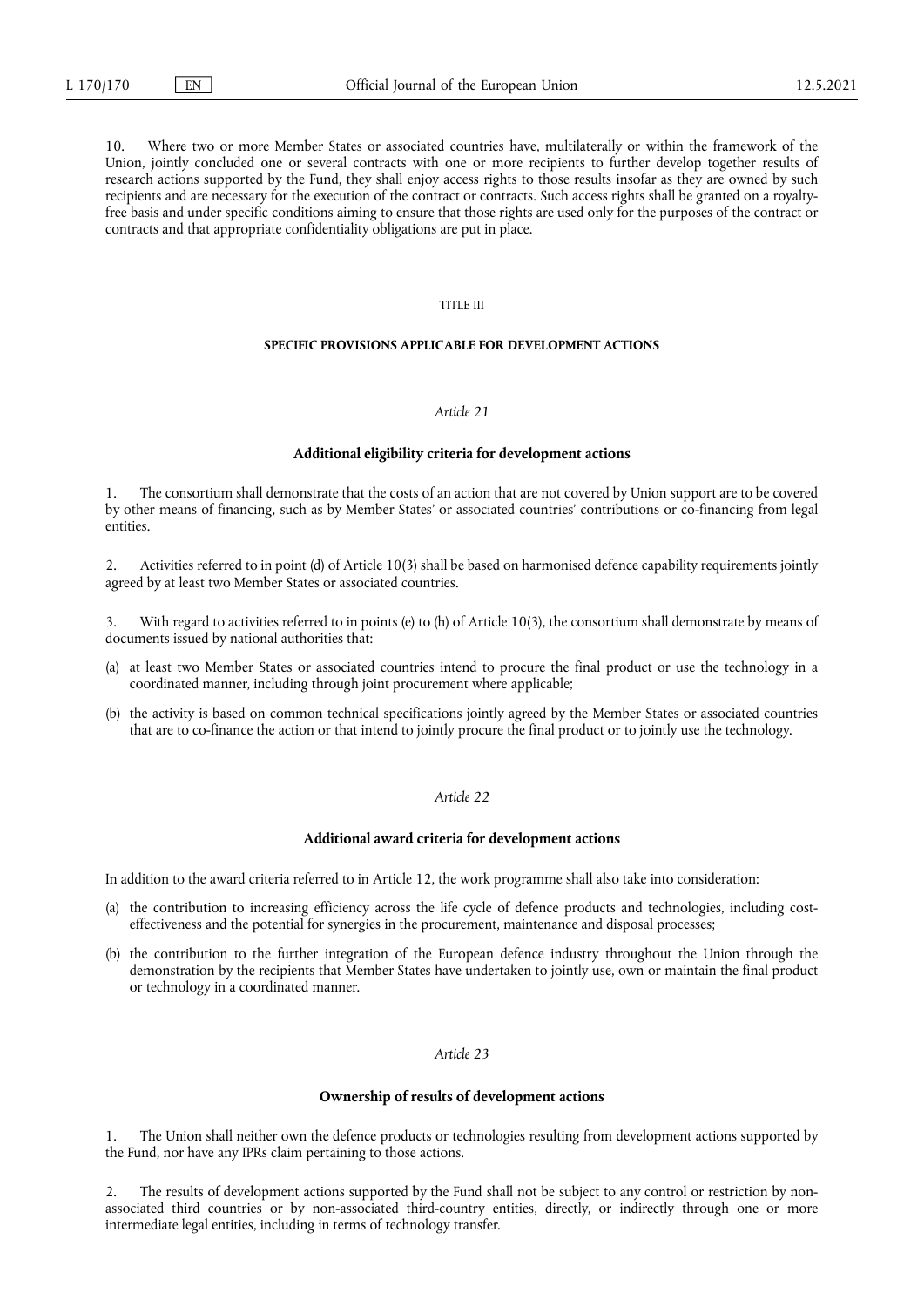3. This Regulation shall not affect the Member States' discretion as regards their policy on the export of defence-related products.

4. With regard to results generated by recipients through development actions supported by the Fund, and without prejudice to paragraph 3 of this Article, the Commission shall be notified prior to any transfer of ownership to a nonassociated third country or to a non-associated third-country entity. Where such a transfer of ownership contravenes the security and defence interests of the Union and its Member States or the objectives set out in Article 3, the support provided from the Fund shall be reimbursed.

5. Where Union support is provided in the form of the public procurement of a study, all Member States or associated countries shall have the right, free of charge, to a non-exclusive licence for the use of the study upon written request.

#### TITLE IV

#### **GOVERNANCE, MONITORING, EVALUATION AND CONTROL**

# *Article 24*

## **Work programmes**

1. The Fund shall be implemented by means of annual work programmes as referred to in Article 110(2) of the Financial Regulation. Work programmes shall set out, where applicable, the overall amount reserved for blending operations. Work programmes shall set out the overall budget benefiting the cross-border participation of SMEs.

2. The Commission shall, by means of implementing acts, adopt the work programmes referred to in paragraph 1 of this Article. Those implementing acts shall be adopted in accordance with the examination procedure referred to in Article 34(2).

3. The work programmes shall set out in detail the research topics and the categories of actions to be supported by the Fund. Those categories shall be in line with the defence priorities referred to in Article 3.

With the exception of the part of the work programme dedicated to disruptive technologies for defence, the research topics and categories of actions referred to in the first subparagraph shall cover defence products and technologies in the fields of:

- (a) preparation, protection, deployment and sustainability;
- (b) information management and superiority, and command, control, communication, computers, intelligence, surveillance and reconnaissance (C4ISR), cyber defence and cybersecurity; and
- (c) engagement and effectors.

4. The work programmes shall contain functional requirements where appropriate and shall specify the form of Union funding under Article 8, while not preventing competition at the level of calls for proposals.

The transition of results of research actions demonstrating added value already supported by the Fund into the development phase may also be taken into consideration in the work programmes.

## *Article 25*

#### **Consultation of the project manager**

Where a project manager is appointed, the Commission shall consult the project manager on progress made with regard to the action before the payment is executed.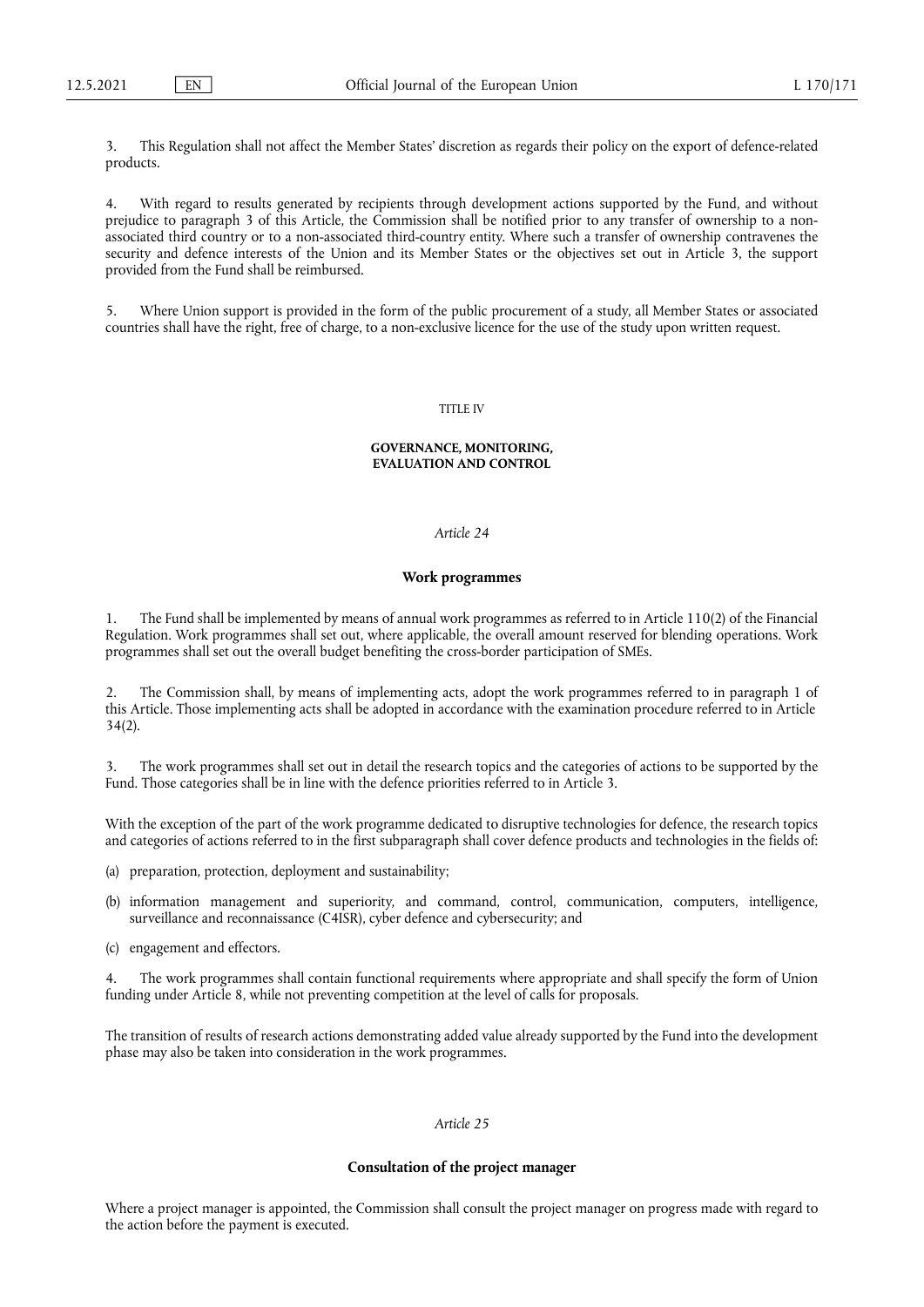## **Independent experts**

The Commission shall appoint independent experts to assist in the ethics screening and assessment as referred to in Article 7 of this Regulation and in the evaluation of proposals pursuant to Article 237 of the Financial Regulation.

2. The independent experts referred to in paragraph 1 of this Article shall be nationals of as broad a range of Member States as possible and shall be selected on the basis of calls for expressions of interest addressed to ministries of defence and subordinated agencies, other relevant governmental bodies, research institutes, universities, business associations or enterprises of the defence sector with a view to establishing a list of independent experts. By way of derogation from Article 237 of the Financial Regulation, the list of independent experts shall not be made public.

3. The security credentials of appointed independent experts shall be validated by the relevant Member State.

4. The committee referred to in Article 34 shall be informed of the list of independent experts, in order to be transparent as to their security credentials, on an annual basis. The Commission shall ensure that independent experts do not evaluate, advise or assist on matters with regard to which they have any conflicts of interest.

5. The independent experts shall be chosen on the basis of their skills, experience and knowledge relevant to the tasks to be assigned to them.

#### *Article 27*

#### **Application of the rules on classified information**

- 1. Within the scope of this Regulation:
- <span id="page-23-1"></span>(a) each Member State shall ensure that it offers a degree of protection of EU classified information equivalent to that provided by the security rules of the Council set out in Council Decision 2013/488/EU ( [28\)](#page-23-0);
- (b) the Commission shall protect classified information in accordance with the security rules set out in Decision (EU, Euratom) 2015/444;
- (c) natural persons who are resident in and legal persons that are established in a third country may handle EU classified information regarding the Fund only where they are subject, in those countries, to security regulations ensuring a degree of protection at least equivalent to that provided by the security rules of the Commission and of the Council, as set out in Decision (EU, Euratom) 2015/444 and Decision 2013/488/EU, respectively;
- (d) the equivalence of the security regulations applied in a third country or by an international organisation shall be laid down in a security of information agreement, including industrial security matters if relevant, concluded or to be concluded between the Union and that third country or international organisation in accordance with the procedure provided for in Article 218 TFEU and taking into account Article 13 of Decision 2013/488/EU; and
- (e) without prejudice to Article 13 of Decision 2013/488/EU and to the rules governing the field of industrial security set out in Decision (EU, Euratom) 2015/444, a natural or legal person, third country or international organisation may be given access to EU classified information where considered to be necessary on a case-by-case basis, according to the nature and content of such information, the recipient's need to know and the degree of advantage to the Union.

2. When actions involve, require or contain classified information, the relevant funding body shall specify in the documents concerning the call for proposals or tenders the measures and requirements necessary to ensure the security of such information at the requisite level.

<span id="page-23-0"></span><sup>(</sup> [28\)](#page-23-1) Council Decision 2013/488/EU of 23 September 2013 on the security rules for protecting EU classified information (OJ L 274, 15.10.2013, p. 1).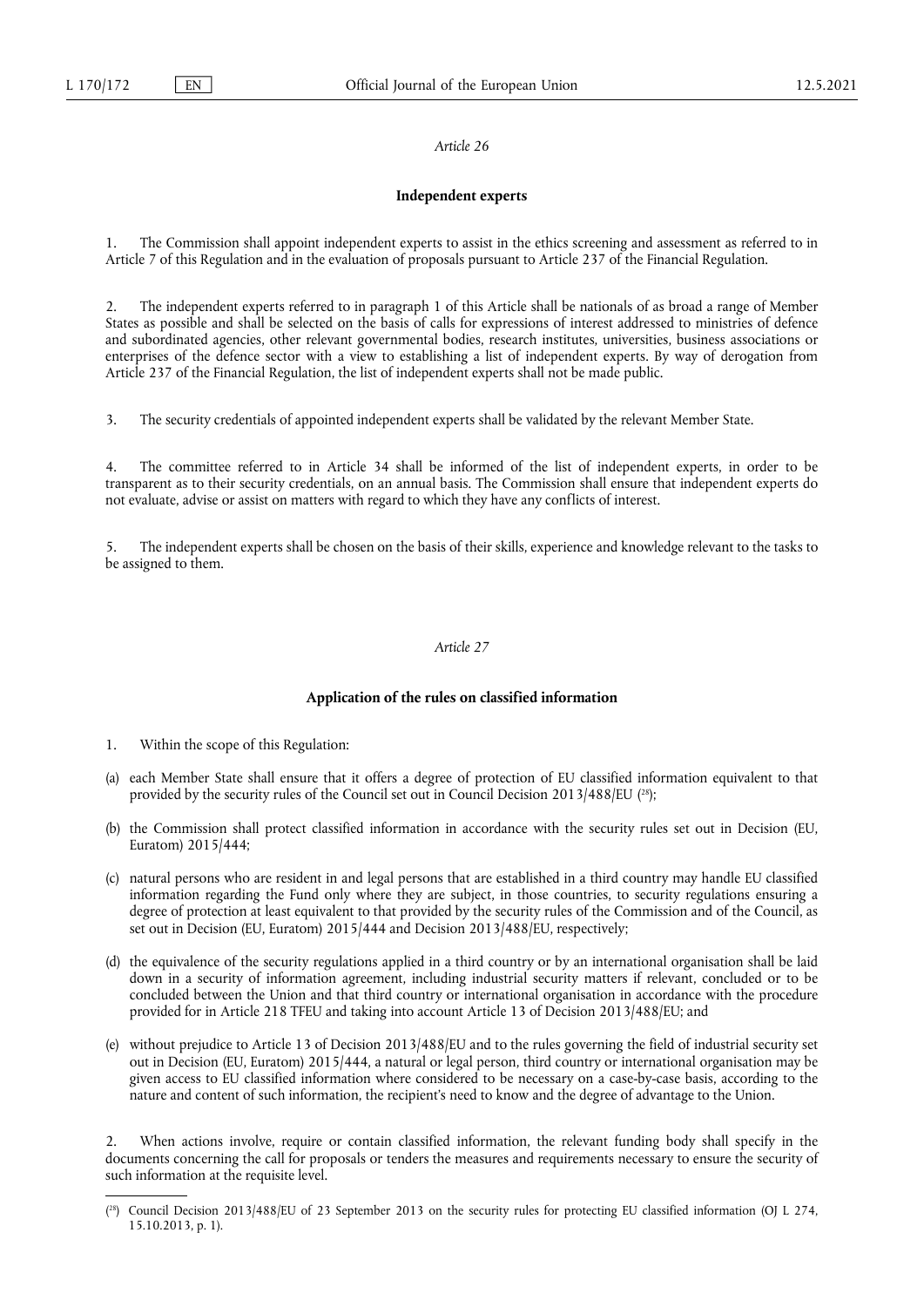3. The Commission shall set up a secured exchange system in order to facilitate the exchange of sensitive information, including classified information, between the Commission and the Member States and associated countries and, where appropriate, with the applicants and the recipients. That system shall take into account the Member States' national security regulations.

4. The originatorship of classified foreground information generated in carrying out a research or development action shall be decided upon by the Member States on whose territory the recipients are established. To that end, those Member States may decide on a specific security framework for the protection and handling of classified information relating to the action and shall inform the Commission thereof. Such a security framework shall be without prejudice to the possibility for the Commission to have access to the necessary information for carrying out the research or development action.

If no such specific security framework is set up by those Member States, the Commission shall set up the security framework for the action in accordance with the Decision (EU, Euratom) 2015/444.

The applicable security framework for the action shall in any event be put in place before the signature of the funding agreement or the contract.

#### *Article 28*

## **Monitoring and reporting**

1. Indicators to report on the progress of the Fund towards the achievement of the specific objectives laid down in Article 3(2) are set out in the Annex.

2. To ensure the effective assessment of the Fund's progress towards the achievement of its objectives, the Commission is empowered to adopt delegated acts, in accordance with Article 33, to amend the Annex with regard to the indicators where considered to be necessary as well as to supplement this Regulation with provisions on the establishment of a monitoring and evaluation framework.

3. The Commission shall monitor the implementation of the Fund on a regular basis and shall report annually on progress made, including how lessons identified and lessons learned from the EDIDP and the PADR are taken into account in the implementation of the Fund, to the European Parliament and to the Council. To that end, the Commission shall put in place necessary monitoring arrangements.

4. The performance reporting system shall ensure that data for monitoring the implementation and the results of the Fund are collected efficiently, effectively and in a timely manner.

To that end, proportionate reporting requirements shall be imposed on recipients of Union funds and, where appropriate, on Member States.

#### *Article 29*

## **Evaluation of the Fund**

1. Evaluations of the Fund shall be carried out to feed into the decision-making process in a timely manner.

2. The interim evaluation of the Fund shall be carried out once there is sufficient information available about its implementation, but no later than four years after the start of the implementation period of the Fund.

The interim evaluation report covering the period until 31 July 2024, shall include in particular:

(a) an assessment of the governance of the Fund, including as regards:

- (i) the provisions related to independent experts;
- (ii) the implementation of the ethics procedures set out to in Article 7 of this Regulation;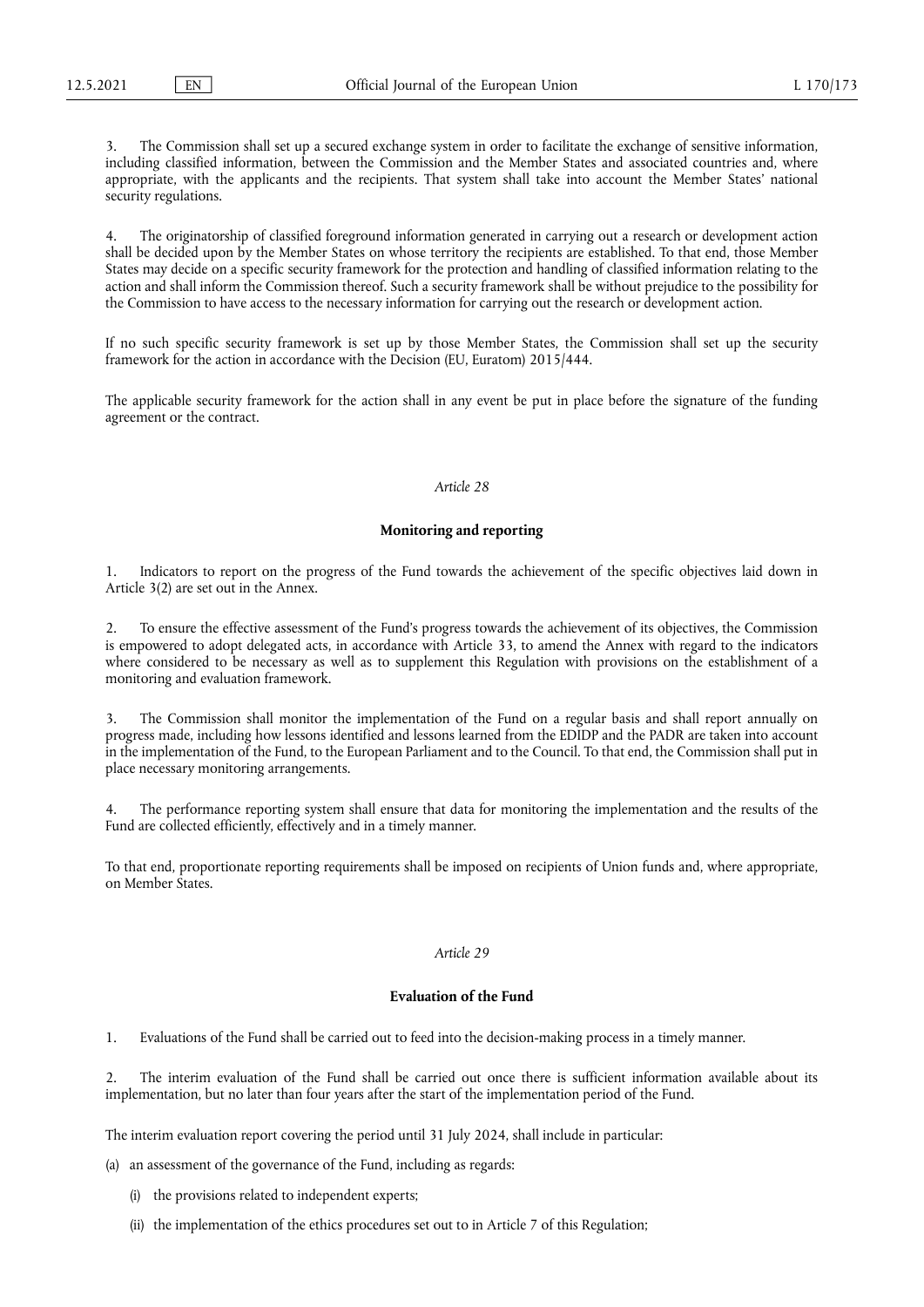- (b) the lessons learned from the EDIDP and the PADR;
- (c) the implementation rates;
- (d) the project award results, including the level of involvement of SMEs and mid-caps and the degree of their cross-border participation;
- (e) the rates of reimbursement of indirect costs as set out in Article 15 of this Regulation;
- (f) the amounts allocated to disruptive technologies for defence in calls for proposals; and
- (g) funding granted in accordance with Article 195 of the Financial Regulation.

The interim evaluation shall also contain information on the countries of origin of the recipients, the number of countries involved in individual projects and, where possible, the distribution of the generated IPRs. The Commission may submit proposals for any appropriate amendments to this Regulation.

3. At the end of the implementation period but no later than 31 December 2031, the Commission shall carry out a final evaluation and prepare a report on the implementation of the Fund.

The final evaluation report shall:

- (a) include the results of the implementation and, to the extent possible, the impact of the Fund;
- (b) build on relevant consultations of Member States and associated countries and key stakeholders and shall in particular assess progress made towards the achievement of the objectives set out in Article 3;
- (c) help to identify where the Union is dependent on third countries for the development of defence products and technologies;
- (d) analyse cross-border participation, including of SMEs and mid-caps, in actions carried out under the Fund as well as the integration of SMEs and mid-caps in the global value chain and the contribution of the Fund to addressing the shortfalls identified in the CDP; and
- (e) contain information on the countries of origin of the recipients and, where possible, the distribution of the generated IPRs.

The Commission shall communicate the conclusions of the evaluations, accompanied by its observations, to the European Parliament, to the Council, to the European Economic and Social Committee and to the Committee of the Regions.

## *Article 30*

# **Audits**

Audits on the use of the Union contribution carried out by persons or entities, including by other than those mandated by the Union institutions, bodies, offices or agencies, shall form the basis of the overall assurance pursuant to Article 127 of the Financial Regulation. The Court of Auditors shall examine the accounts of all revenue and expenditure of the Union in accordance with Article 287 TFEU.

## *Article 31*

## **Protection of the financial interests of the Union**

Where a third country participates in the Fund by means of a decision adopted pursuant to an international agreement or on the basis of any other legal instrument, the third country shall grant the necessary rights and access required for the authorising officer responsible, OLAF and the Court of Auditors to comprehensively exercise their respective competences. In the case of OLAF, such rights shall include the right to carry out investigations, including on-the-spot checks and inspections, as provided for in Regulation (EU, Euratom) No 883/2013.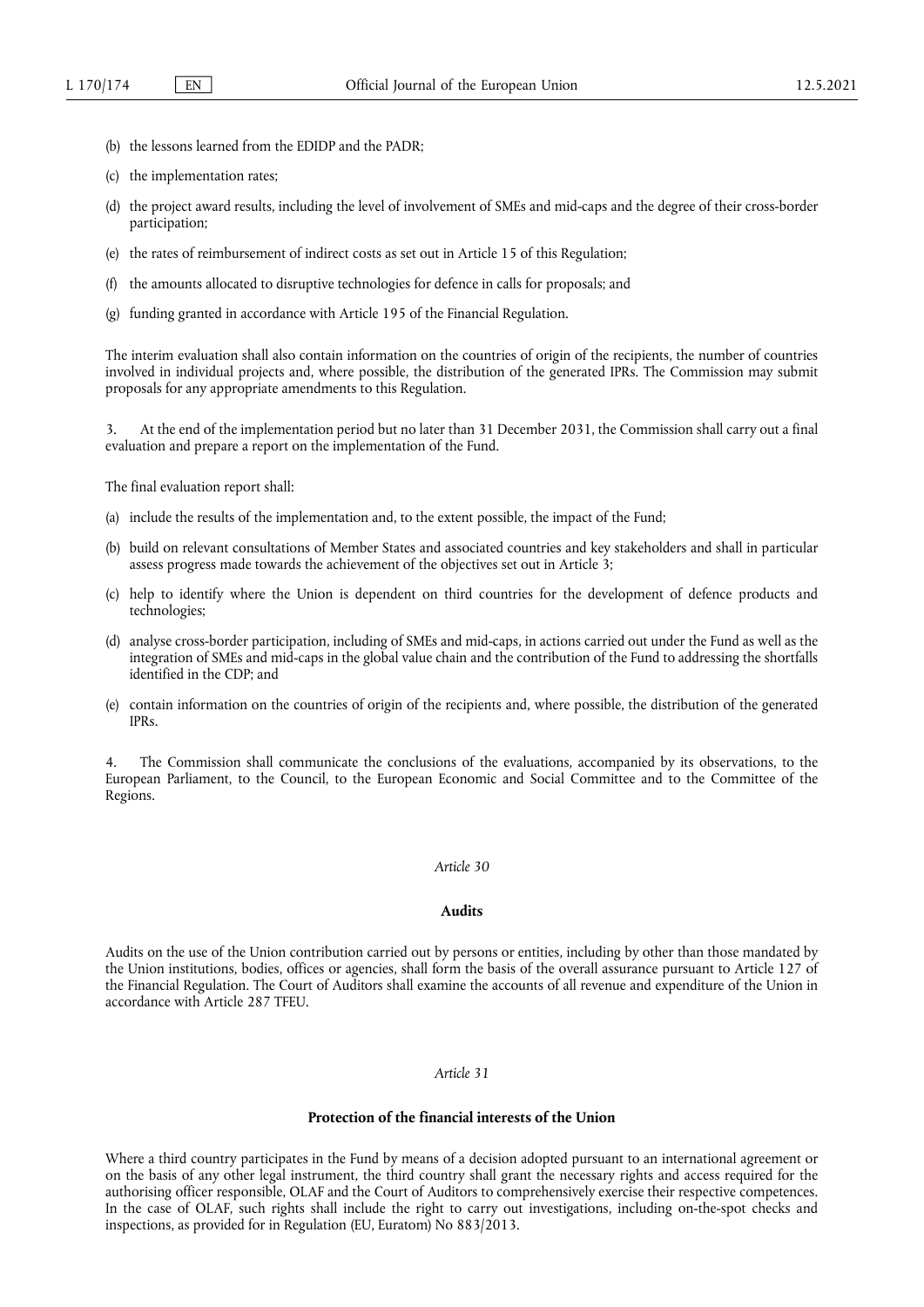#### **Information, communication and publicity**

1. The recipients of Union funding shall acknowledge the origin of those funds and ensure the visibility of the Union funding, in particular when promoting the actions and their results, by providing coherent, effective and proportionate targeted information to multiple audiences, including the media and the public. The funding or financing agreement shall contain provisions regulating the possibility to publish academic papers based on the results of research actions.

2. The Commission shall implement information and communication actions relating to the Fund, to actions taken pursuant to the Fund and to the results obtained.

Financial resources allocated to the Fund shall also contribute to the corporate communication of the political priorities of the Union, insofar as those priorities are related to the objectives referred to in Article 3.

3. Financial resources allocated to the Fund may also contribute to the organisation of dissemination activities, matchmaking events and awareness-raising activities, in particular aiming at opening up supply chains to foster the cross-border participation of SMEs.

### TITLE V

# **DELEGATED ACTS, IMPLEMENTING ACTS, TRANSITIONAL AND FINAL PROVISIONS**

#### *Article 33*

#### **Exercise of the delegation**

1. The power to adopt delegated acts is conferred on the Commission subject to the conditions laid down in this Article.

2. The power to adopt delegated acts referred to in Article 28 shall be conferred on the Commission for an indeterminate period of time from 12 May 2021.

3. The delegation of power referred to in Article 28 may be revoked at any time by the European Parliament or by the Council. A decision to revoke shall put an end to the delegation of the power specified in that decision. It shall take effect the day following the publication of the decision in the *Official Journal of the European Union* or at a later date specified therein. It shall not affect the validity of any delegated acts already in force.

4. Before adopting a delegated act, the Commission shall consult experts designated by each Member State in accordance with the principles laid down in the Interinstitutional Agreement of 13 April 2016 on Better Law-Making.

5. As soon as it adopts a delegated act, the Commission shall notify it simultaneously to the European Parliament and to the Council.

6. A delegated act adopted pursuant to Article 28 shall enter into force only if no objection has been expressed either by the European Parliament or the Council within a period of two months of notification of that act to the European Parliament and the Council or if, before the expiry of that period, the European Parliament and the Council have both informed the Commission that they will not object. That period shall be extended by two months at the initiative of the European Parliament or of the Council.

# *Article 34*

## **Committee procedure**

1. The Commission shall be assisted by a committee. That committee shall be a committee within the meaning of Regulation (EU) No 182/2011.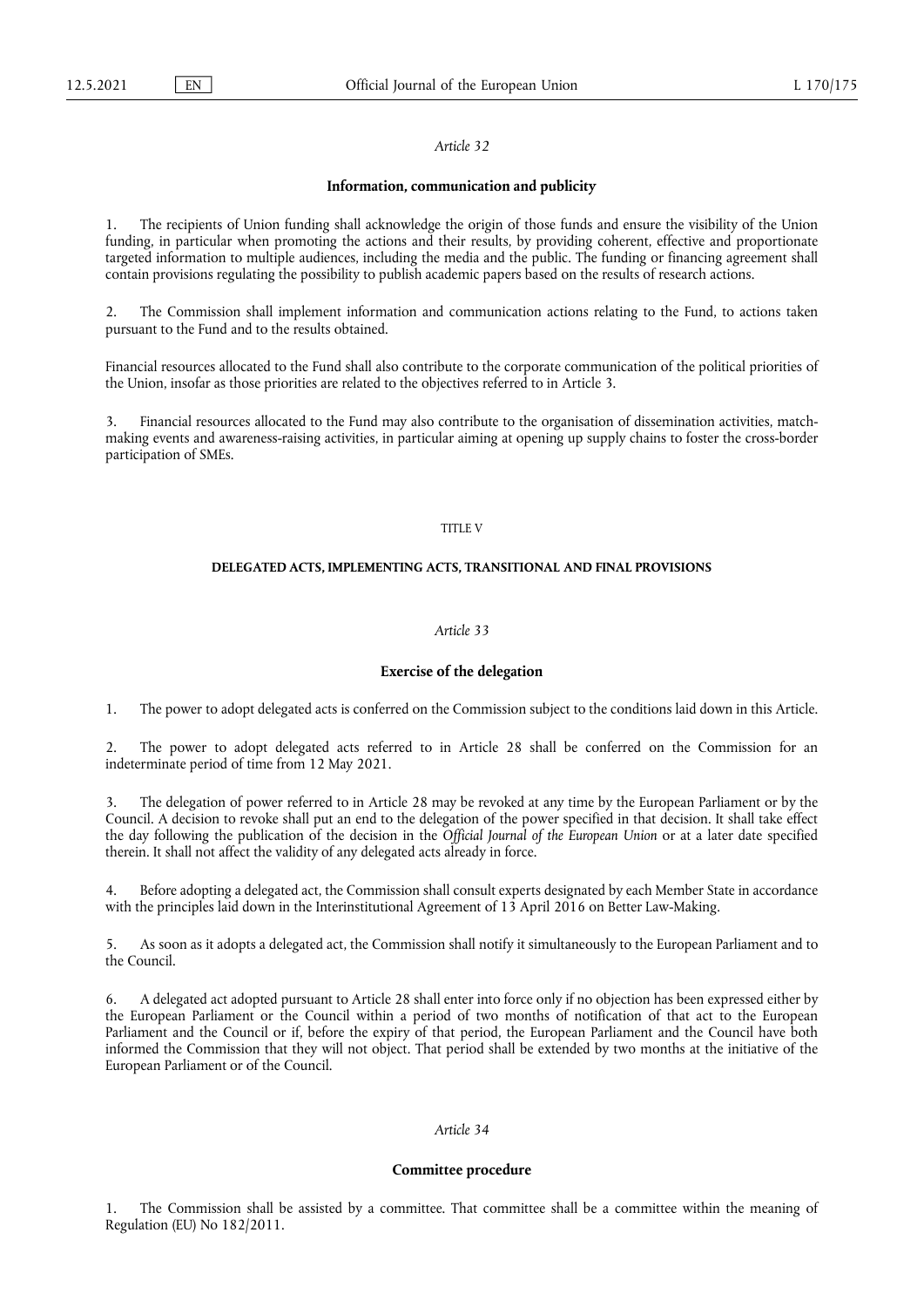The European Defence Agency shall be invited to provide its views and expertise to the committee as an observer. The European External Action Service shall also be invited to assist in the committee.

The committee shall also meet in special configurations, including in order to discuss defence and security aspects relating to actions carried out under the Fund.

2. Where reference is made to this paragraph, Article 5 of Regulation (EU) No 182/2011 shall apply.

Where the committee delivers no opinion, the Commission shall not adopt the draft implementing act and the third subparagraph of Article 5(4) of Regulation (EU) No 182/2011 shall apply.

#### *Article 35*

## **Repeal**

Regulation (EU) 2018/1092 is repealed with effect from 1 January 2021.

## *Article 36*

#### **Transitional provisions**

1. This Regulation shall not affect the continuation of or modification of actions initiated pursuant to Regulation (EU) 2018/1092 or the PADR, which shall continue to apply to those actions until their closure as well as to their results.

2. The financial envelope for the Fund may also cover the technical and administrative assistance expenses necessary to ensure the transition between the Fund and the measures adopted pursuant to Regulation (EU) 2018/1092 and the PADR.

3. If necessary, appropriations may be entered in the Union budget beyond 31 December 2027 to cover the expenses provided for in Article 4(4), to enable the management of actions not completed by the end of the duration of the Fund.

## *Article 37*

## **Entry into force and application**

This Regulation shall enter into force on the day of its publication in the *Official Journal of the European Union*.

It shall apply from 1 January 2021.

This Regulation shall be binding in its entirety and directly applicable in all Member States.

Done at Brussels, 29 April 2021.

*For the European Parliament The President* D. M. SASSOLI

*For the Council The President* A. P. ZACARIAS